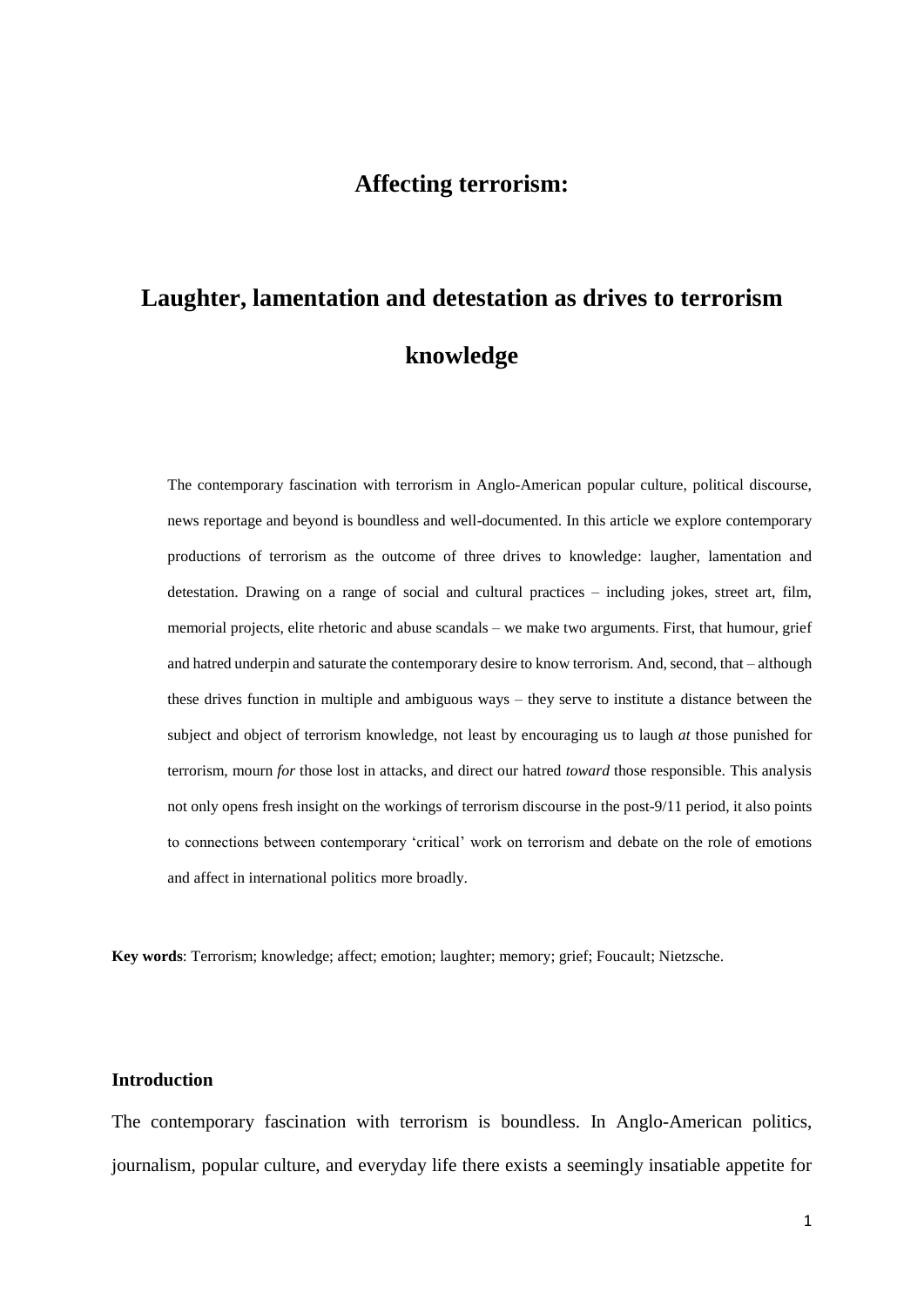the representation, visualisation and consumption of this threat. With every new act of unconventional violence, analysts rush to extrapolate new fears and targets (Mueller 2006); assisted in their task by new systems and technologies of risk measurement (see Amoore and de Goede 2008). Geopolitical developments are scrutinised as much for their impact on, and links to, groups such as al-Qaeda, Boko Haram or ISIS, as they are in their own terms.<sup>i</sup> In domestic politics, similarly, terrorism remains a potent battleground between interested parties: the drawn-out fates of Khalid Sheikh Mohammed and his fellow Guantanamo Bay inmates amongst the most prominent contemporary chips in these games.<sup>ii</sup> Films, video games, television productions and other cultural forms shape Western understandings of former and contemporary organizations, interpellating us as potential victims or heroes in their narratives (Power 2007; Sisler 2008, see also Waldmann 2012; Jackson 2015). And academia, of course, has been no less affected by this contemporary 'boom', witness the deluge of new publications, conferences, journals and research monies: all simultaneously indicative and constitutive of this fascination (see Silke 2004: 25-27).

The quality of much work within this recent terrorism boom has been much debated. One prominent review, for example, pointed to a series of continuing biases in its focus, including a dearth of historical contextualisation and a continuing prioritisation of 'Islamist' terrorism (Silke 2009; see also Gunning 2007; Ranstorp 2009). While such hand-wringing may serve strategic as well as intellectual functions (Stampnitzky 2011), it has opened space for the emergence of explicitly 'critical' research around (counter-)terrorism, building on a small number of earlier pioneering efforts (e.g. George 1991; Zulaika and Douglass 1996). Such work has proved particularly influential in unmasking hidden, obscured and forgotten instances of terrorism – especially in discussion around 'state terrorism' (Jackson *et al* 2010; Tyner *et al*  2014) – and in mapping the sites and forms of discourse through which terrorism is produced as an object of knowledge. Although much of this has focused on elite (counter-)terrorism discourse, studies of non-linguistic representational practices and 'vernacular' or 'subaltern'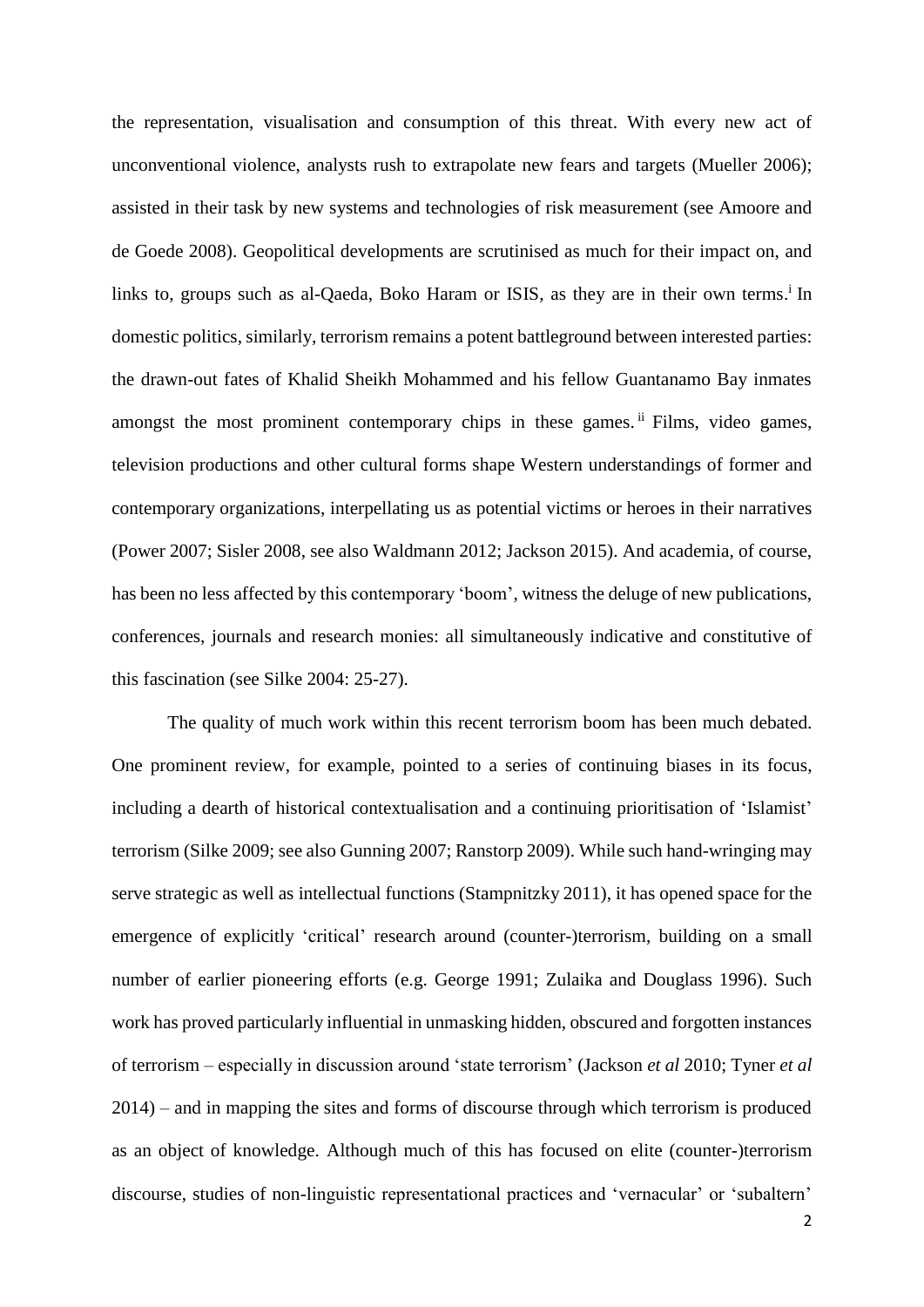constructions of 'terror' are also, importantly, beginning to emerge (Solomon 2012; Jarvis and Lister 2013; Furtado 2015).

In this article, we contribute to these recent 'critical' literatures by offering an exploratory reading of three affective 'drives' underpinning the constitution of terrorism as an object of knowledge: laughter, lamentation and detestation. Taking inspiration from the work of Michel Foucault, Friedrich Nietzsche and others, we argue that these impulses to ridicule, grieve and fear terrorist violence are central to contemporary constructions of terrorism and recognisable across multiple discursive sites: formal and informal, organised and spontaneous. Taking such impulses as seriously as better-studied examples such as fear and anxiety contributes, we suggest, to recent critical analyses by allowing us to ask: how do different emotional responses to terrorism play into the construction of terrorism knowledge? What are the politics of laughing at, fearing and hating terrorism? And, how is affect situated epistemologically vis-à-vis terrorism?

#### **Drives to knowledge**

A useful starting point for our analysis is Michel Foucault's 1973 lectures at the Pontifical Catholic University of Rio de Janeiro. These lectures are important as part of his broader effort to tie domains and technologies of knowledge to the social practices of their emergence (Foucalt 2000). In them, Foucault offers a staccatoed history of truth from the test, to the inquiry and, finally, the examination. In the former, illustrated via Homer's *Iliad*, truth is produced by way of direct competition – a struggle against oneself, one's opponent, or the elements – and governed by rules, through which successful completion of a designated task (swearing before the gods, taking an oath, healing after a physical ordeal, or triumphing in combat, for instance) offers evidence of the accused's innocence (Foucault 2000: 33-38). The second mode of truth establishment – the inquiry – was consolidated, for Foucault, in the twelfth century, before going on to radically reorganise Western judicial and scholarly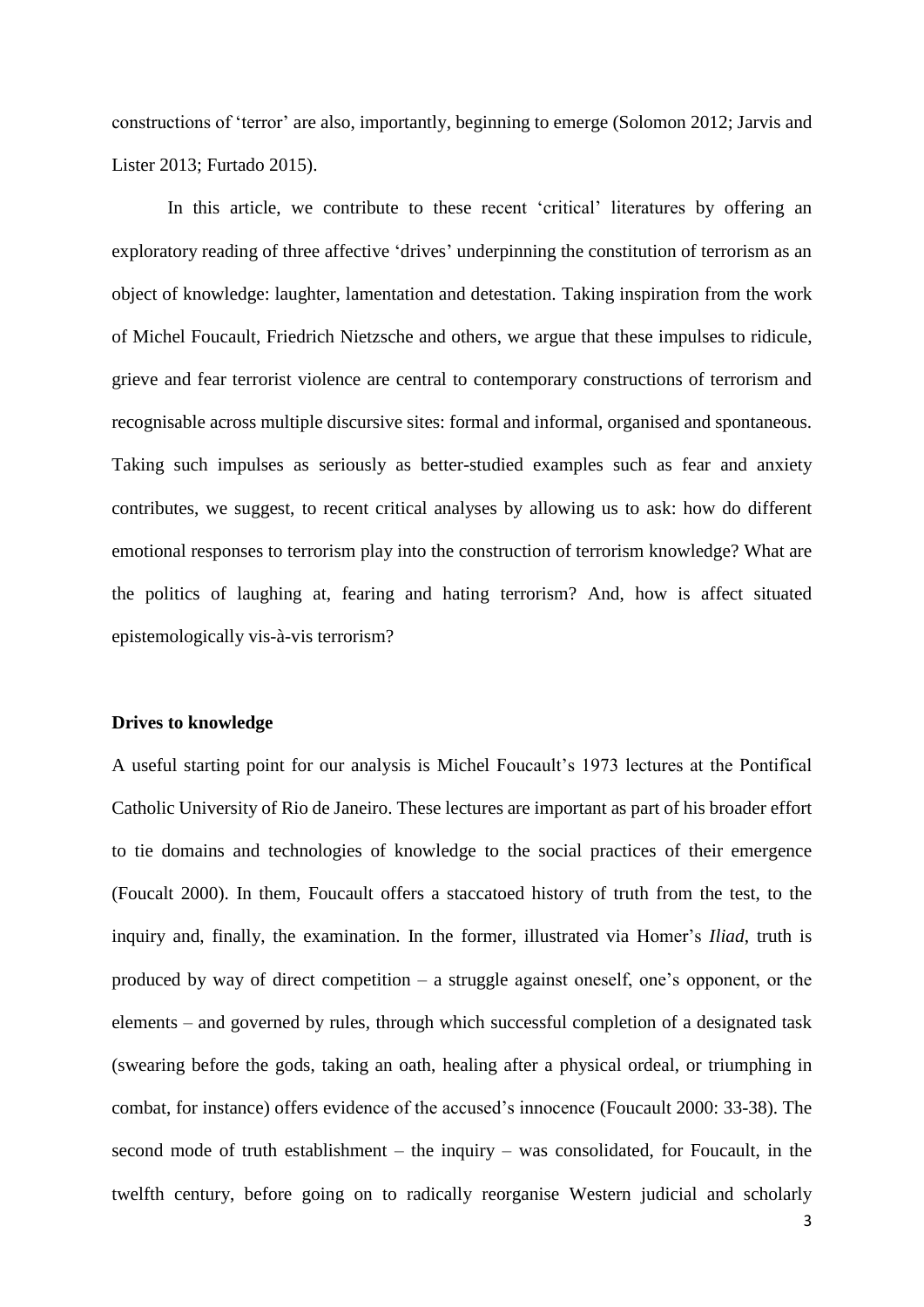activities. Tied to the birth of the modern state, truth emerges here via a densely ritualized process of investigation: it is something to be *discovered* by an ostensibly disinterested but authoritative party following consultation with evidence and the interrogation of witnesses. The examination, finally, presents us with a new mode of truth production, linked by Foucault to the disciplinary society. Here, knowledge is produced via constant, uninterrupted supervision (of deviants, for example), and intrinsically linked to social transformations (in prisons, education, the workplace), and the birth of the 'human sciences' (Foucault 2000: 59).

Underpinning this genealogy of truth is an endorsement of Nietzsche's earlier account of the invention of knowledge. For Nietzsche  $(1974)$  – as, subsequently, for Foucault – knowledge is to be understood as the outcome of a struggle between passions or 'instincts' triggered by our embeddedness in the worldi<sup>ii</sup>. Critiquing Spinoza's *Tractatus Politicus* for its separation of knowledge and affect, Nietzsche (1974: 261-262) set out to counter the rationalist trajectory of Western philosophy, and to take seriously the role of the 'passions' in our knowledge of the world (also Foucault 2000: 11). Knowledge, for Nietzsche (in Foucault's later terminology), is therefore janus-faced. It is a product of chance and conflict – a protracted compromise temporarily staying the conflicts between drives – rather than the product of any direct correspondence to the world: with the latter depicted as 'chaos for all eternity' (Nietzsche 1974: 167-169), un-beholden to any definitive law of interpretation.

For Nietzsche and Foucault alike, knowledge possesses no automatic relationship with the 'world of things' it claims to resemble. The connection between the two is one of contingency, not necessity. Nor are the origins of knowledge to be located in the nature or instincts of a prior, founding subject; as Foucault (2000: 9) notes, paraphrasing Nietzsche: "…between knowledge and the world to be known there is as much difference as between knowledge and human nature". If we accept this, then power, violence, and, ultimately, politics all enter the fold, for knowledge becomes something imposed on the world and its subjects; at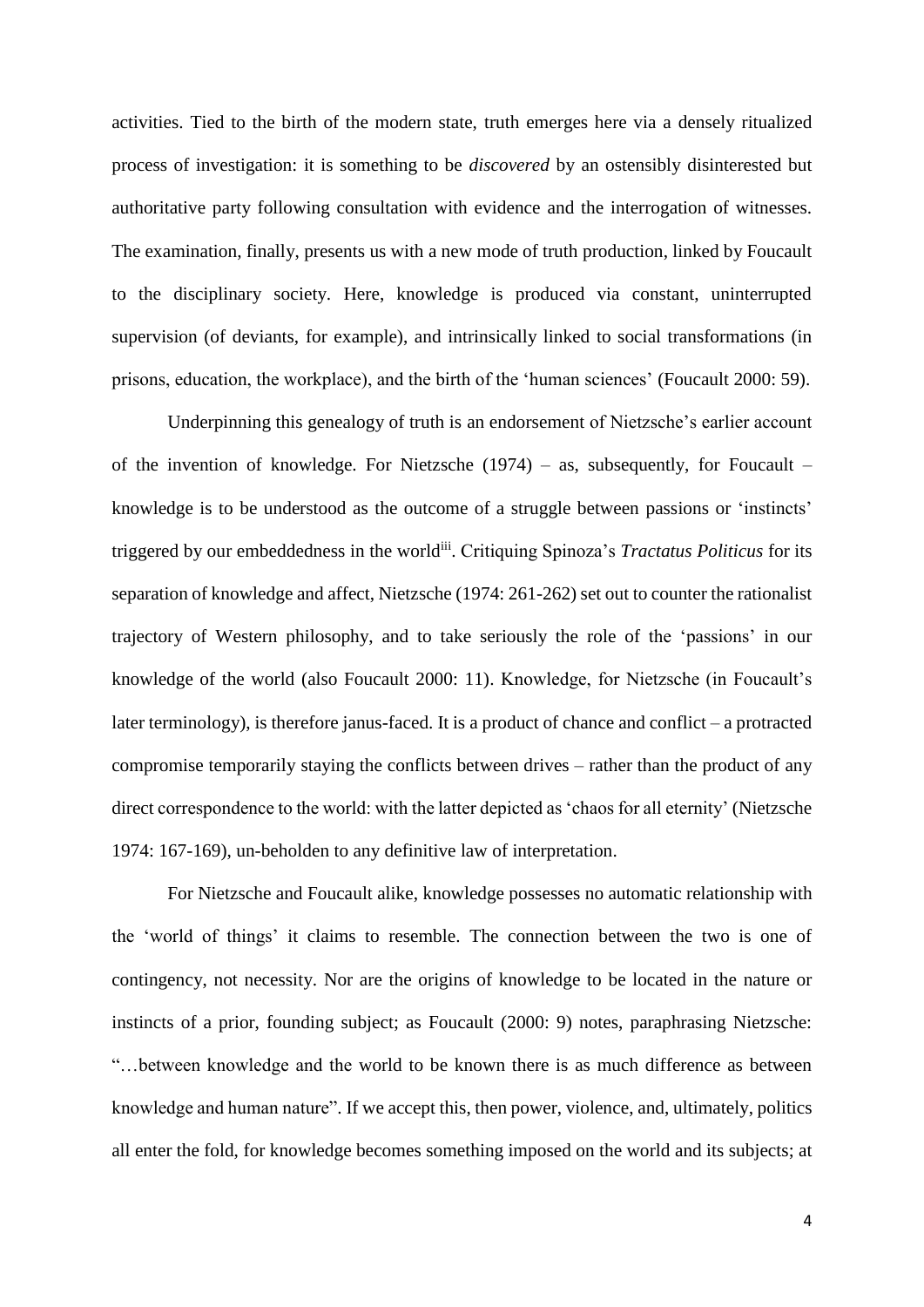once constitutive of that which it claims to represent, and necessarily imperfect. As Foucault (1984: 127) suggested in one of his most-cited passages:

we must not imagine that the world turns towards us a legible face which we would only have to decipher; the world is not the accomplice of our knowledge; there is no prediscursive providence which disposes the world in our favour. We must conceive discourse as a violence which we do to things, or in any case as a practice which we impose on them.

Foucault's investigations into this problem of knowledge are well-known, and fleshed out in greater detail away from these lectures (e.g. Foucault 1998; also compare Connolly 1985 and Taylor 1985). These lectures are significant for our purposes, however, because of their endorsement of Nietzsche's account of the passions that drive knowledge. For, in a passage of particular relevance to contemporary understandings of violences deemed 'terrorist', Foucault (2000: 11) states:

*Intelligere*, to understand, is nothing more than a certain game, or more exactly, the outcome of a certain game, of a certain compromise or settlement between *ridere* [to laugh], *lugere* [to lament], and *detestari* [to detest]. Nietzsche says that we understand only because behind all that there is the interplay and struggle of those three instincts, of those three mechanisms, or those three passions that are expressed by laughter, lamentation, and detestation.

Elaborating, Foucault makes two points. First, each of these drives establishes a distance (or an attempt at distance) between the subject and object of knowledge. To laugh, lament, or detest is to resist identification with that which is being laughed at, lamented, or detested; to mark one's separation from the thing in the world. Second, each of these drives also constitutes a 'bad' relation between subject and object; knowledge is produced from a momentary impasse or compromise between the negative impulses of mockery, hostility and fear. Although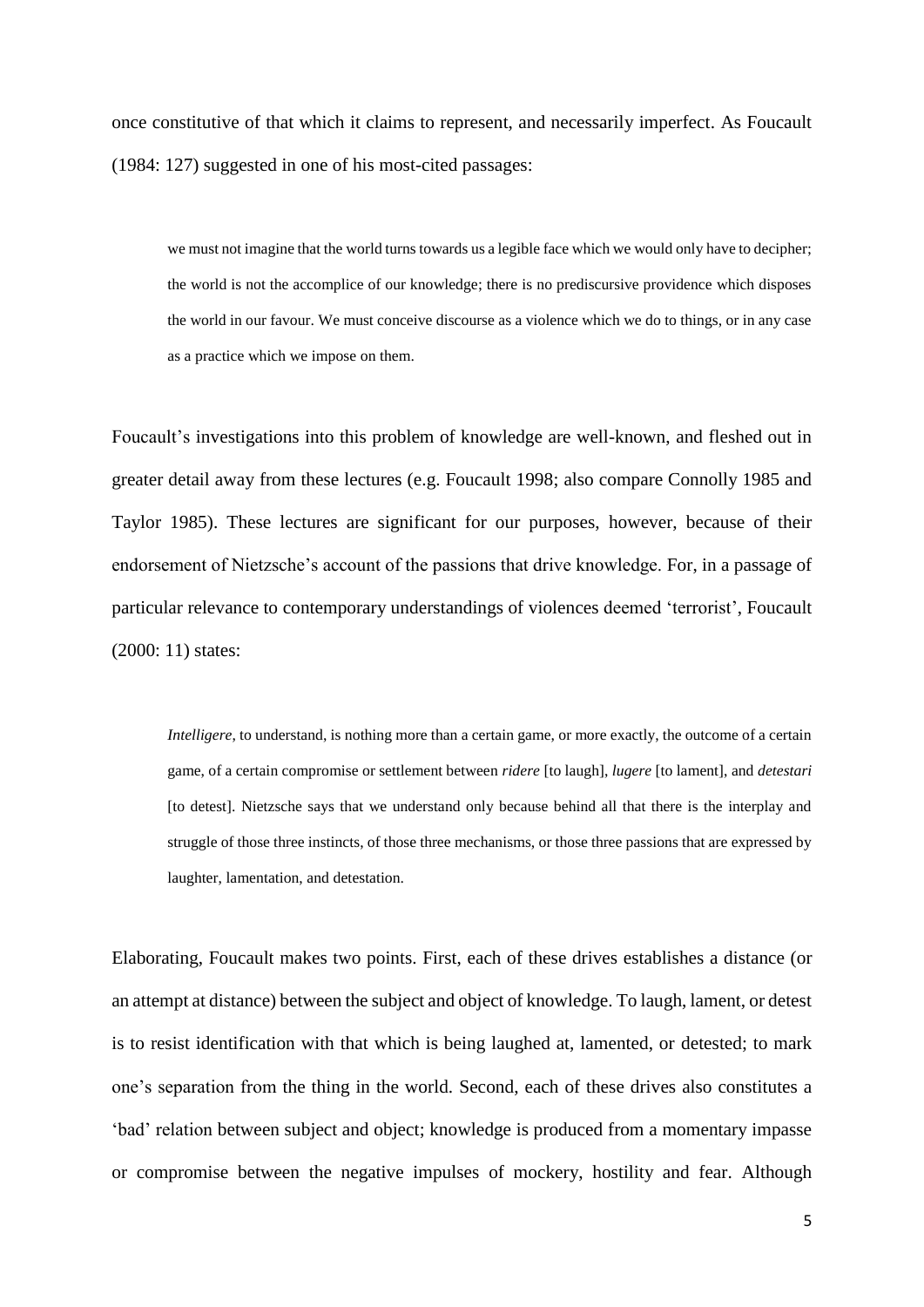Foucault follows Nietzsche in locating these drives within the individual subject, our focus here, as will become clear, is on their operation at the level of the social.

#### **Affecting Terrorism**

Nietzsche and Foucault's account of these three negative drives to knowledge has real prescience for contemporary work on the impact of affect and emotion on socio-political life. Wide-ranging and heterogeneous – one summary identifies eight trajectories of affect research across neuroscience, psychoanalysis, queer theory, and beyond (Seigworth and Gregg 2010) – this work has also begun to influence research on international politics. Christine Sylvester (2011, 2013), for instance, provides an important feminist intervention into the study of war by up-ending the traditional abstractions of International Relations (IR) theory and its concomitant exclusion of experience and emotions. Critical discussion on trauma and terrorism (Hutchison 2010), similarly, seeks to (re-)centre the phenomenological experience of war within international politics, while related studies on emotional states such as trust and humiliation significantly broaden IR's traditional parameters (Crawford 2000; Ross 2006; Saurette 2006; Bleiker and Hutchison 2008).

One useful recent contribution to this literature – the edited *Emotions, Politics and War*  (Ahall and Gregory 2015) – collects several important reflections on the salience of emotions in practices of militarism and resistance, while clarifying the distinction between affect and emotion. Although often used inter-changeably, emotion refers to the culturally constituted experience of nameable feelings, and the effects that they generate. Affect, in contrast, emphasises how embodiment and materiality generate felt flows of resonance between body and mind (Connolly 2002; Massumi 2002; Thrift 2008). The distinction between affect and emotion, then, is one of 'name-ability', or as Solomon (2012: 908) puts it, affect is: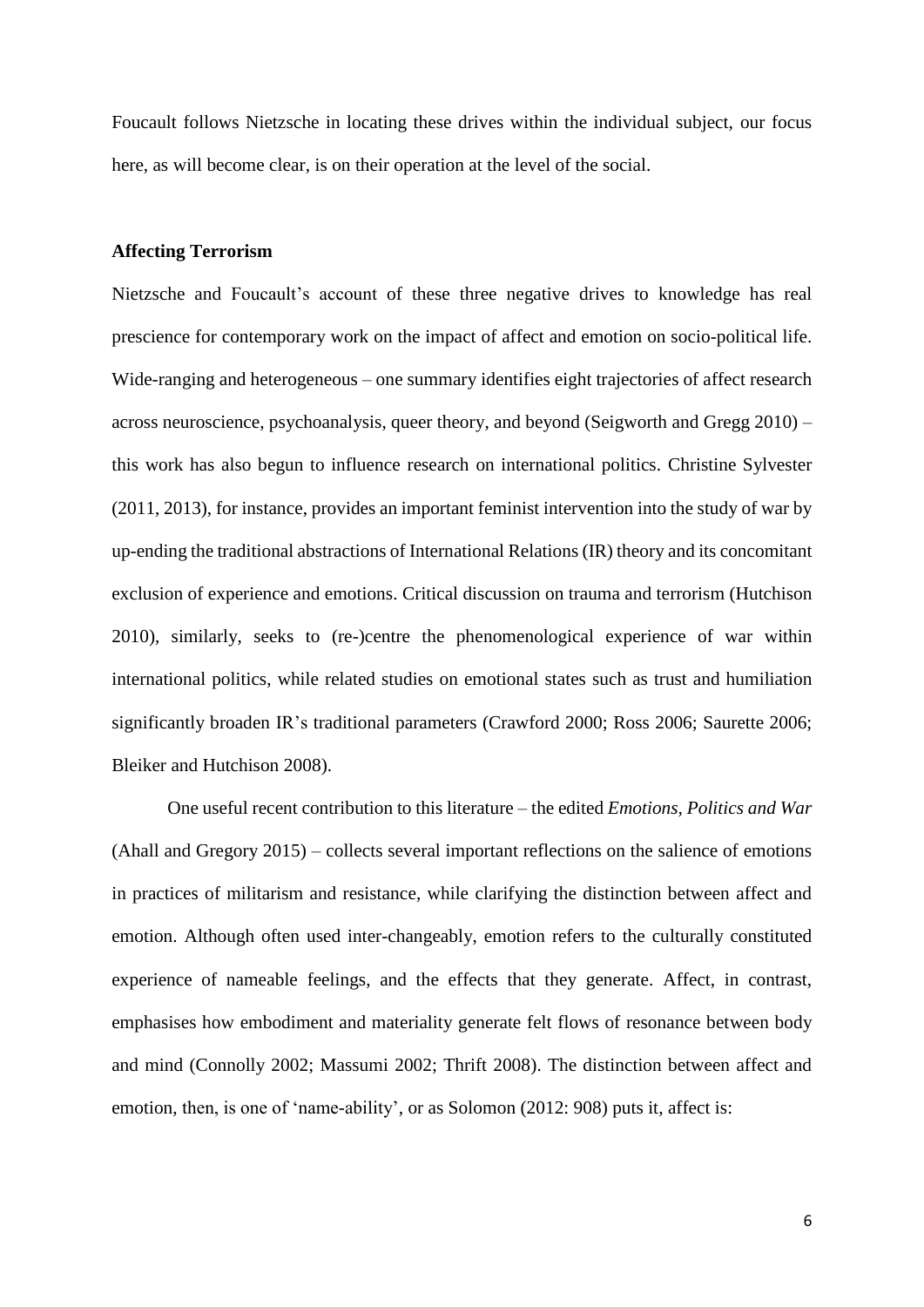amorphous potential that remains outside of discourse, which is difficult to articulate but nevertheless has effects within discourse. Emotion, on the other hand, can be viewed as the 'feeling' that signifiers represent once names are attached to affect, thereby conferring on them discursive reality.

Nietzsche's discussion of 'drives to knowledge' is a stimulating one, in part, because it escapes such a neat distinction between affect and emotions. On the one hand, Nietzsche situates laughter, lamentation and detestation as 'instincts' which precede knowledge of an object; indeed, it is the struggle between these affective drives which contributes to the distancing of object from subject, and thus its entry into the field of knowledge. This focus on a subject's embeddedness in pre-linguistic, corporeal, drives seems more closely related to affect than emotions. But at the same time, Nietzsche's focus on laughter, lamentation and detestation may also be read as a discussion of nameable emotional states.

Given the historical and philosophical distance between Nietzsche's project and contemporary literature in IR, we leave open the relation between Nietzschean 'instincts' and recent scholarship on affect or emotion. What really interests us is the epistemological significance of these drives to knowledge within his work, and in Foucault's subsequent endorsement. Whether classified as affect or emotion, Nietzsche's 'instincts' may be approached as constituting the field upon which knowledge production occurs. Taking this insight seriously therefore enables researchers to explore cultural representations of entities such as terrorism, not only as forms of representation, but also as the outcome of competition between impulses to laughter, mourning and hatred. This also, importantly, enables exploration of affect or emotion as properties of social practices, rather than as merely internal, individualised, states. Nietzsche's conception of the 'drive' is sufficiently broad to enable consideration of social practices of mockery, mourning and othering as collective affective instincts that, interactively, isolate an object within the field of knowledge and enable its discursive constitution.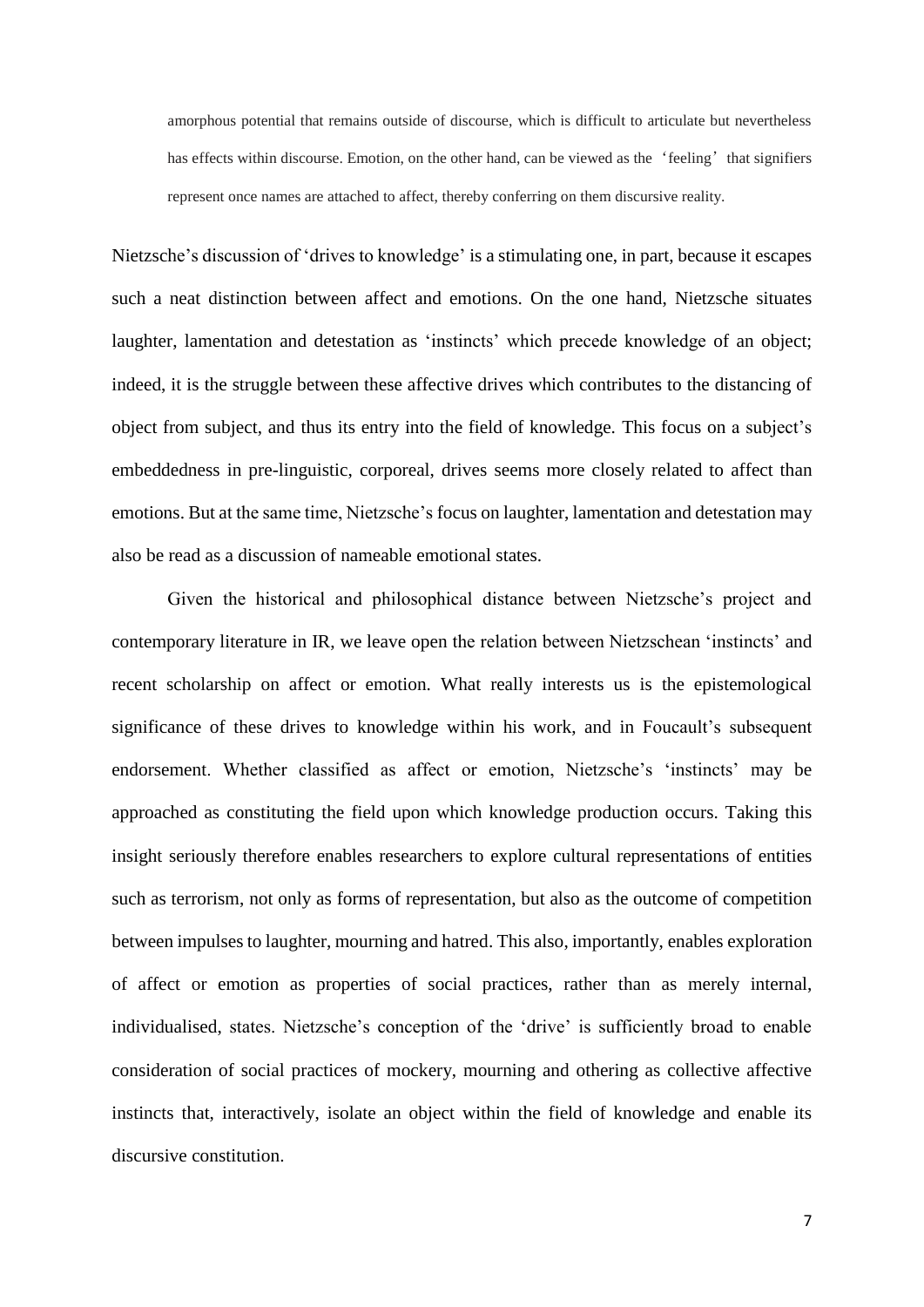#### *Laughter*

What is the significance of laughing at terror? Despite the rush to situate 9/11 as marking a 'death of irony' (Markovitz 2004: 201), and accounts of a subsequent 'public humour moratorium' (Kuipers 2005: 74) – at least in the US – this first of Nietzsche's drives toward knowledge has special prominence, we argue, in contemporary productions of terrorism.

Humour in general performs multiple social and psychological functions (Critchley 2002: 2-3). In the context of terrorism, specifically, a first of these is its offering a relatively straightforward coping mechanism for those seeking to come to terms with particular attacks, or future threats (see also Brown and Penntinen 2013). Laughing at terrorism here attempts to tame fear of this – ostensibly random – violence; the incongruities on which humour relies offering opportunity (if temporary) to escape more worldly concerns (Kuipers 2005: 71). One Internet site, for example, offers its collection of 9/11 jokes under the self-consciously playful banner: "This 9/11 Joke Collection Will Save America! After 5 Years, You Can LAUGH! It's official!" (Ooze.com 2006) In so doing, it spotlights humour's capacity to alleviate anxieties about external events (Coser 1959: 175) at the same time as it illustrates the limitations of these efforts with its ironic style (reinforced in the site's own repeated ridicule of the jokes). By parodying political calls for a return to normality after those attacks – as Powell (cited in Jarvis 2009: 113) put it: 'We need people to go back out to stores. We need people to go to movies and theaters. We need to restore a sense of normalcy in our life' – the site invites visitors to share in its conspiratorial tone.

Less inclusive, but similar in function, is an incident recounted by James Der Derian (2002), wherein, "President Bush was given room to joke in a morale-boosting visit to the CIA, saying he's 'spending a lot of quality time lately' with George Tenet, the director of the CIA." On the US television show, *Saturday Night Live*, a similarly high profile figure from 9/11's aftermath – New York Mayor Giuliani – signalled his own acquiescence to laughter in the wake of those attacks: "When producer Lorne Michaels asked the mayor if it was okay to be funny,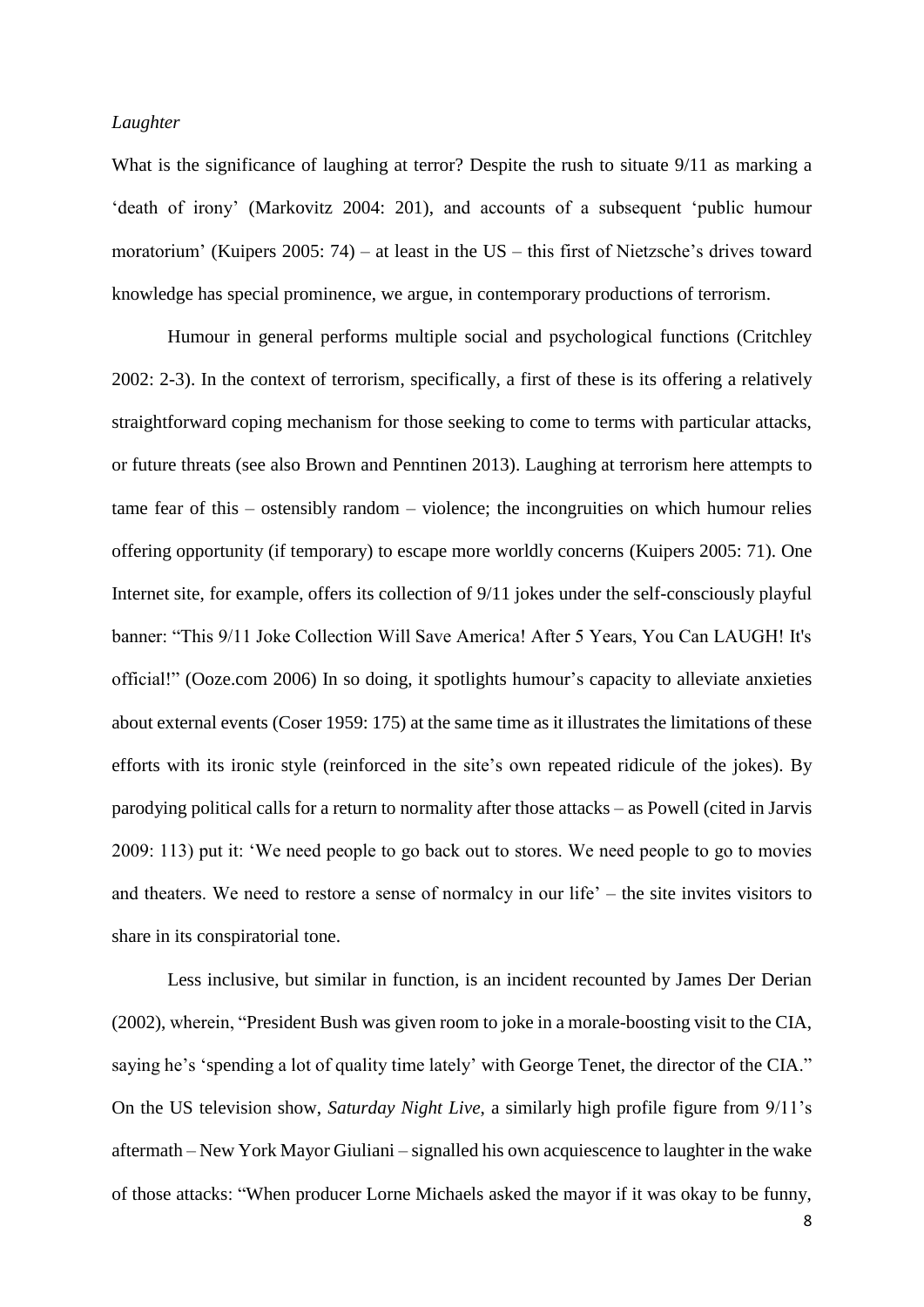Giuliani joked, "Why start now?" (implicitly informing viewers that it was, in fact, okay to laugh)" (Spigel 2004). Across these examples, terrorism's status as a contemporary taboo (Zulaika and Douglass 1996: 149-153) helps consolidate laughter's relevance as a technique of release. Where other forms of representation break down, laughter emerges to fill a void of discourse and meaning (compare Holland 2009 with Solomon 2012).

A second, less benign, outlet for this humorous drive to knowledge is in efforts to ridicule those designated 'terrorist'. Such comedic interventions span the determinedly offensive and personalised:

Q. Why does Osama Bin Laden carry a piece of shit in his pocket?

A. Photo I.D. (Life is a Joke.com n.d.)

To other instantiations employing heavily sexualised and racialised imagery, such as the proliferation of:

…pictures show[ing] bin Laden engaged in sex with animals, or with Bush, Saddam Hussein, or anonymous males. Others showed bin Laden's photo at the bottom of a toilet, or a dog defecating on his picture. The few degrading pictures that did not refer to bin Laden himself were concerned with his mother or his birth, or concerned Afghan women (''Miss Afghanistan''), who were pictured as fat, hairy, or both. Finally, a fair number of pictures portrayed bin Laden either as an animal or congregating with animals such as pigs, monkeys, goats, and other ''degrading'' animals (Kuipers 2005: 79).

Caricatured depictions of Muslims present a particularly recurrent theme in recent 'humorous' productions of terrorism, with the '72 virgins' trope a common source of ridicule. The apparent proximity between terrorism and Islam here builds on established Orientalist constructions (Said 1978), and continues the mockery of Muslims, Islam, Asians and Arabs so prominent in movie depictions and beyond (Shaheen 2001). In the Danish cartoon controversy, this drive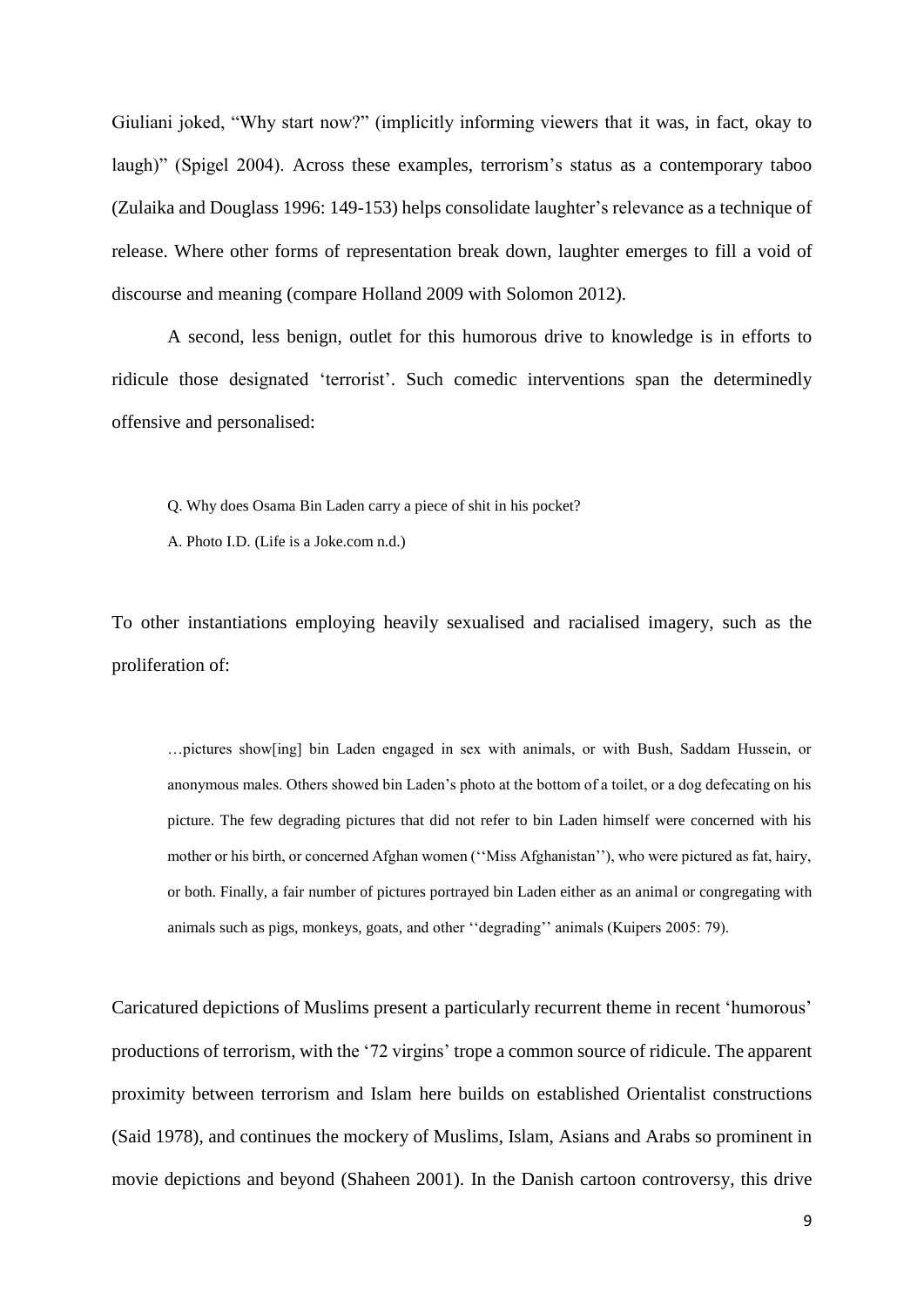toward knowledge through ridicule culminated, of course, with social unrest and violence, albeit following politicking around the original images (Modood *et al* 2006).

These representations of terrorism contribute to a twin process of othering that has gathered apace in the first decades of the twenty-first century. On the one hand, they perpetuate the twinning of Islam with illegitimate violences (for example, in at least two of the original Danish cartoons), furthering a particular, essentialist, reading of this faith as belligerent, aggressive and inferior to 'civilised' Western values (Jackson 2007). At the same time, they contribute to the othering of terrorism itself, delegitimising its protagonists through ridicule and contempt. In so doing, they reproduce the alterity of individuals such as bin Laden, while minimizing and taming the danger that they pose. Although more visceral than established, acceptable, political discourse, there is, clearly, intertextuality with recent constructions of terrorism in the discourses of political elites and the frequent turn to metaphors of monstrosity, sub-humanity and evil therein (Steuter and Wills 2010).

The multiplying comedic dynamics of the War on Terror therefore play a considerable role in the constitution of terrorism as an object of knowledge. Through social practices of joking and mockery, a separation is asserted between the subject and object of knowledge production. We laugh *at* the object of the joke, rendering it intelligible through its entrance into the field of knowledge. And, by laughing and appreciating the aesthetic qualities of the joke, we participate in terrorism's consolidation as a particular form of threat: one that is variously depoliticised, tamed, and ridiculed in the above examples. This drive to laughter helps to constitute terrorism within what Ranciere (2004) terms 'the distribution of the sensible': the regimes of perception which determine what is seen and unseen, spoken and unspoken – subsequently determining what can be thought, made and done.

The instinct of laughter, however, has ambiguous – and even contradictory – results for terrorism's production, as it also lends itself to alternative, conflicting, knowledge around this threat. iv There are numerous examples of humour's use for the contestation of dominant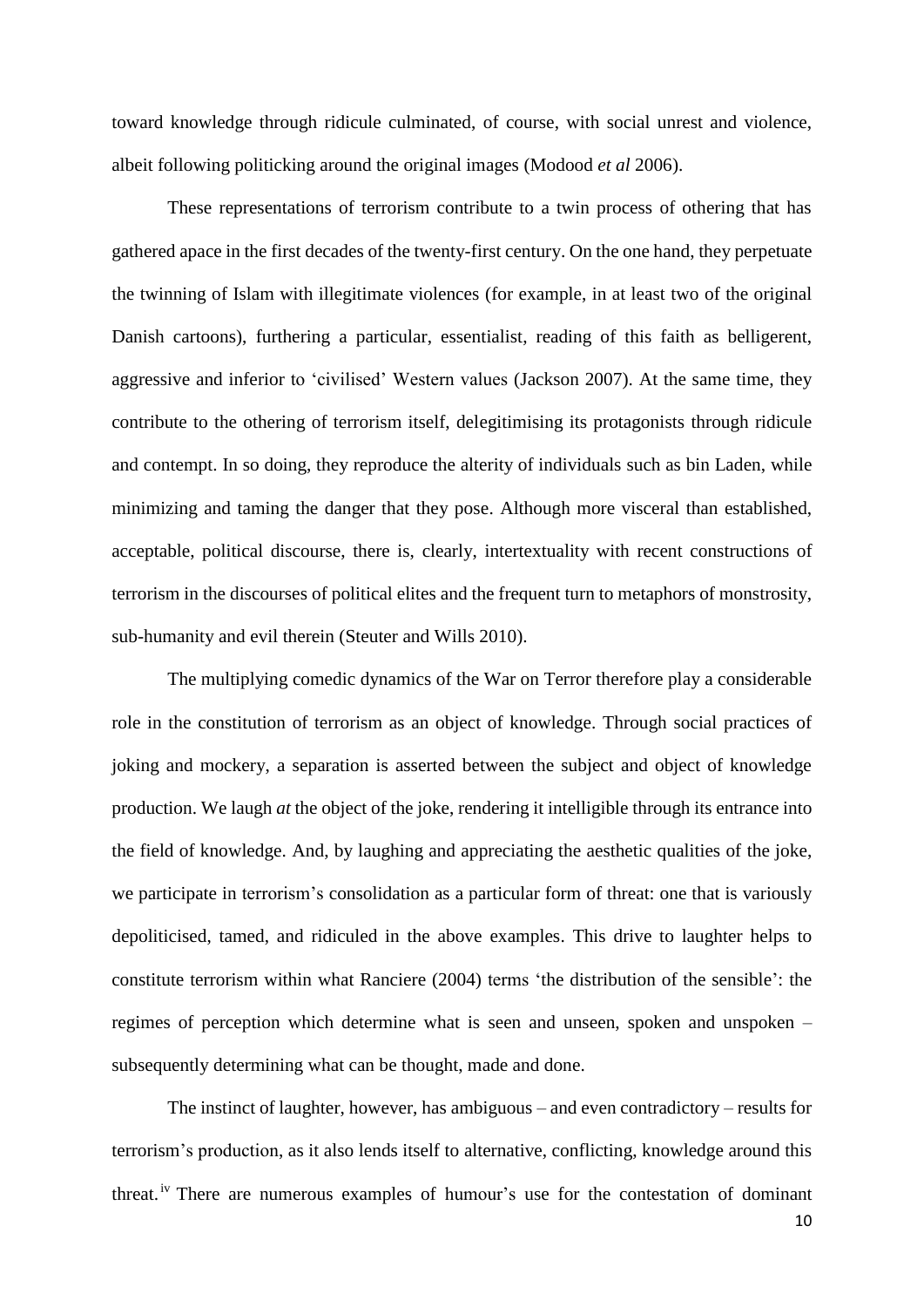(counter-)terrorism discourse and practice – from routines or episodes in popular television shows such as *Saturday Night Live* and *South Park* (Spigel 2004: 255-259), through articles penned for sardonic newspapers such as *The Onion*, to filmic productions including *Team America: World Police*. In the latter, for instance, an over-zealous US is critiqued for the ineptness of its attempts to restore global order (Gow 2006). Other interventions instead interrupt the banalities of everyday life, such as in the case of irreverent street art depicting President Bush as Mickey Mouse, lipsticked, or kissing Saddam Hussein (Mathieson and Tapies 2007). More coordinated efforts include the activities of groups like 'Space Hijackers' (2006), a self-styled 'Anarchitect' movement on whose website one can download templates to adhere to road crossing boxes with such messages as 'Anti-terror finger print scanner: Please place your index finger here'.

As the above indicates, humour therefore has multiple manifestations in the contemporary politics of terror. On the one hand, it poses critical potential to expose and challenge the contradictions and assumptions of the War on Terror (Heath-Kelly 2012). Yet, while jokes might disrupt security imaginaries, humour can also facilitate the embedding of intrusive security technologies in public locations by changing the mood (Leese and Koenigseder 2015). As Leese and Koenigseder (2015) chart, the sharing of jokes between airport personnel and travellers during, for instance, body scanning can serve to reduce anxiety around such technologies, normalising the latter's existence. Humour, as a drive to knowledge, then, has unpredictable manifestations in this context. Not only does it contribute to, and underpin, the constitution of terrorism as a particular type of security threat. It may also be brought to the service of those who would contest established regimes of security and surveillance: blurring the boundaries between humour's critical and conservative functions (Critchley 2002).

#### *Lamentation*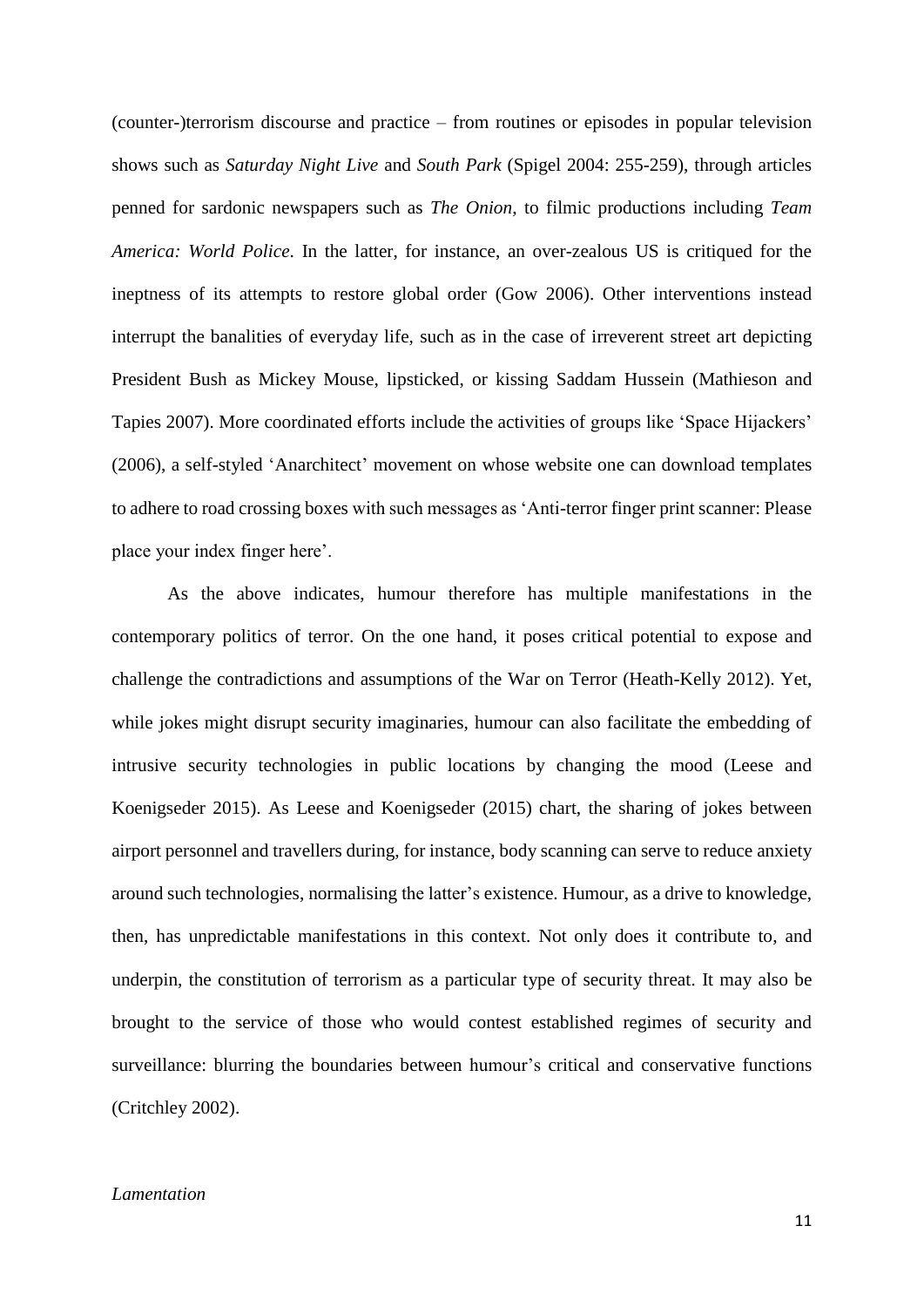Lamentation, as the expression of sorrow, is the second drive we explore here as an affective condition of emergence for terrorism knowledge. In this context, we witness the production of terrorism as an object of knowledge through sanctioned expressions of grief which work to decry a slaughter as unprovoked, random and unreasonable. Lamentation – which constitutes a boundary between acceptable 'strategic' violence (war, collateral damage, deterrence) and the excessive, irrational violence of 'terrorism' – is particularly evident in four contemporary cultural forms discussed below: immediate practices of condemnation; iconographies of the slain; the resolve to triumph; and permanent memorials to victims of terrorism. Each of these displaces acts of violence from the realm of understanding, rationality or empathy. Indeed lamentation 'knows' terrorism through constituting this threat not as something to be tamed through ridicule, as in the case of laughter above, but as something rationally un-knowable and exceptional. These processes demonstrate a fierce determination to refuse knowledge of the strategic motivations for violent action (Jackson 2015), and render terrorism an absolute, excessive slaughter beyond the realm of intelligibility (Agamben 2005; Heath-Kelly 2013; Jackson 2005).

The first stage in lamentation emerges in the official and immediate condemnations that typically follow that moment in which a bomb goes off or a massacre occurs. Despite their sheltered distance from mass casualty events, world leaders are often first on the scene – using broadcast media to issue tirades of displeasure and sorrow. The coordinated lamentations of European leaders after the 2015 Charlie Hebdo attacks, and the prolific public uptake of 'Je Suis Charlie' memes across social media, provide recent examples of such state-sanctioned sorrow (Molloy 2015). As, more recently still, did global outpourings of grief following the November 2015 attacks in Paris (Shearlaw 2015) and – in different context – the 2016 nightclub shooting in Orlando, Florida. Such lamentations for the victims banish the motivations for any attack from the civilised polity, locating them in a realm of barbarism juxtaposed to the modern world. UK Prime Minister David Cameron (2015a), for instance, responded to the 2015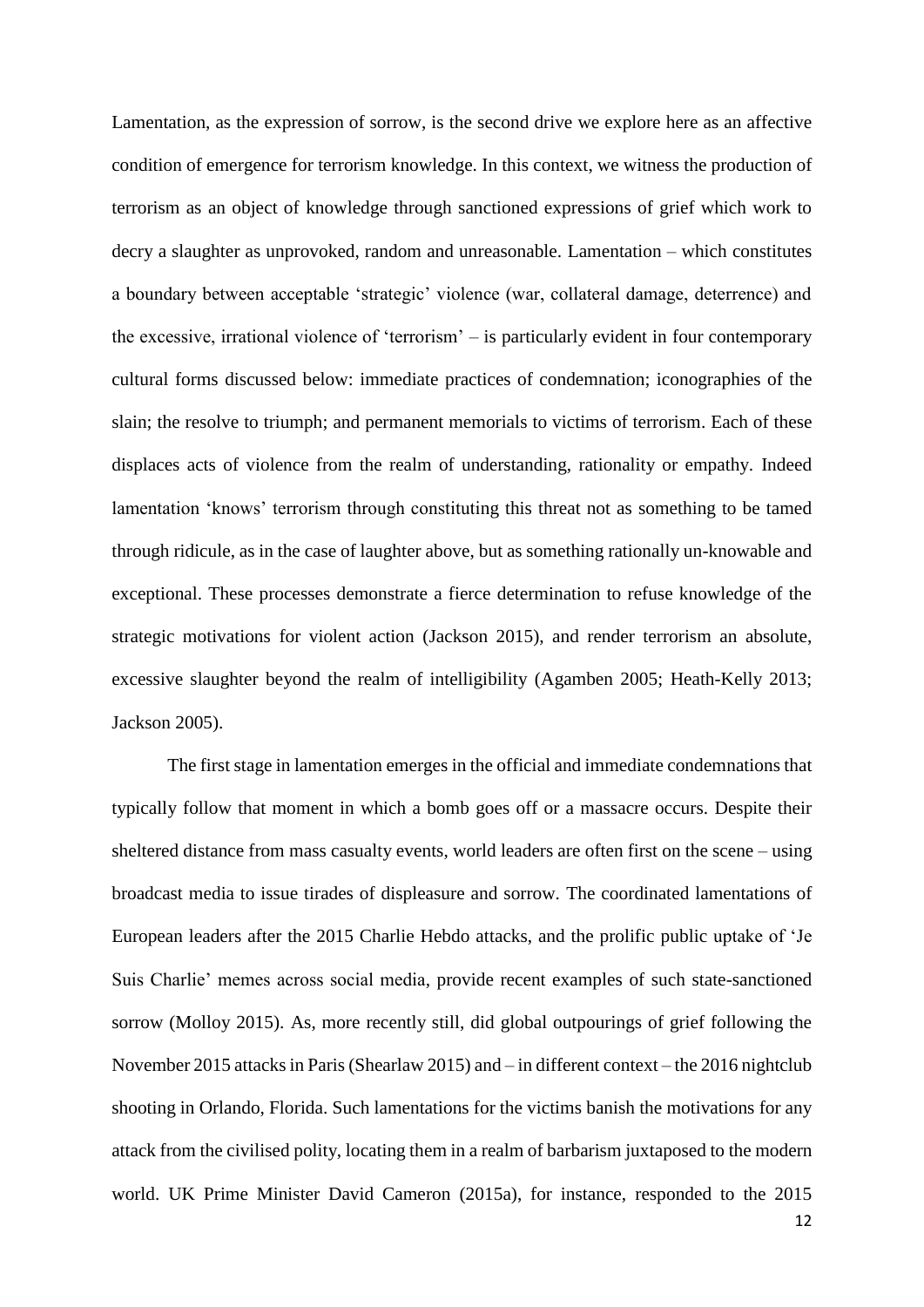shooting of holidaymakers in Tunisia by articulating the event in opposition to the 'whole world', which had been shocked by the brutality of those posing an 'existential threat' to the West. In so doing, he drew on previous lamentations of War on Terror leaders including Bush, Blair, Obama and Brown (Carr 2015).

Although condemnations such as these immediately follow substantial attacks, they would seem to make little sense in-and-of-themselves: no one would expect political nonchalance or pleasure following the murder of citizens. The necessity of these statements is, therefore, connected to the War on Terror's symbolic landscape, in which lamentation fulfils two functions. First, in terms of crisis management, leaders are advised to minimise a disaster's political ramifications by appearing empathetic with bereaved publics and communicating this effectively (Boin *et al* 2005). Lamentation thus serves to consolidate the association between political leaders and the polity, mitigating any perception of elite aloofness. Second, lamentation through condemnation constitutes and performs the boundary between a civilised rational political realm and that lying beyond; holding the identity of the barbarian high to consolidate the identity of the civilised (Campbell 1992; Gregory 2004; Agamben 2005; Jackson 2005). News-texts which enact disastrous eventsfor their audiences are both structured by, and consolidating of, cultural identity discourses around pity and compassion (Chouliaraki 2006); their audiences are brought into being as witnesses through invitation to virtually participate in the mediated suffering of distant others (Kyriakidou 2015).

A second stage of post-terrorist lamentation is evident in the iconographies produced of slain victims. Following initial condemnation, media outlets rush to obtain victims' names, ages, and home photographs. Expansive tableaus of photographs are subsequently splashed across newspaper pages and screens broadcasting rolling news channels. British newspapers, for example, competed to obtain everyday images of the victims of the Tunisia shootings for publication, while The New York Times' *Portraits of Grief* series of photographs and vignettes about 9/11's victims now offers a permanent web resource and published (688 page) book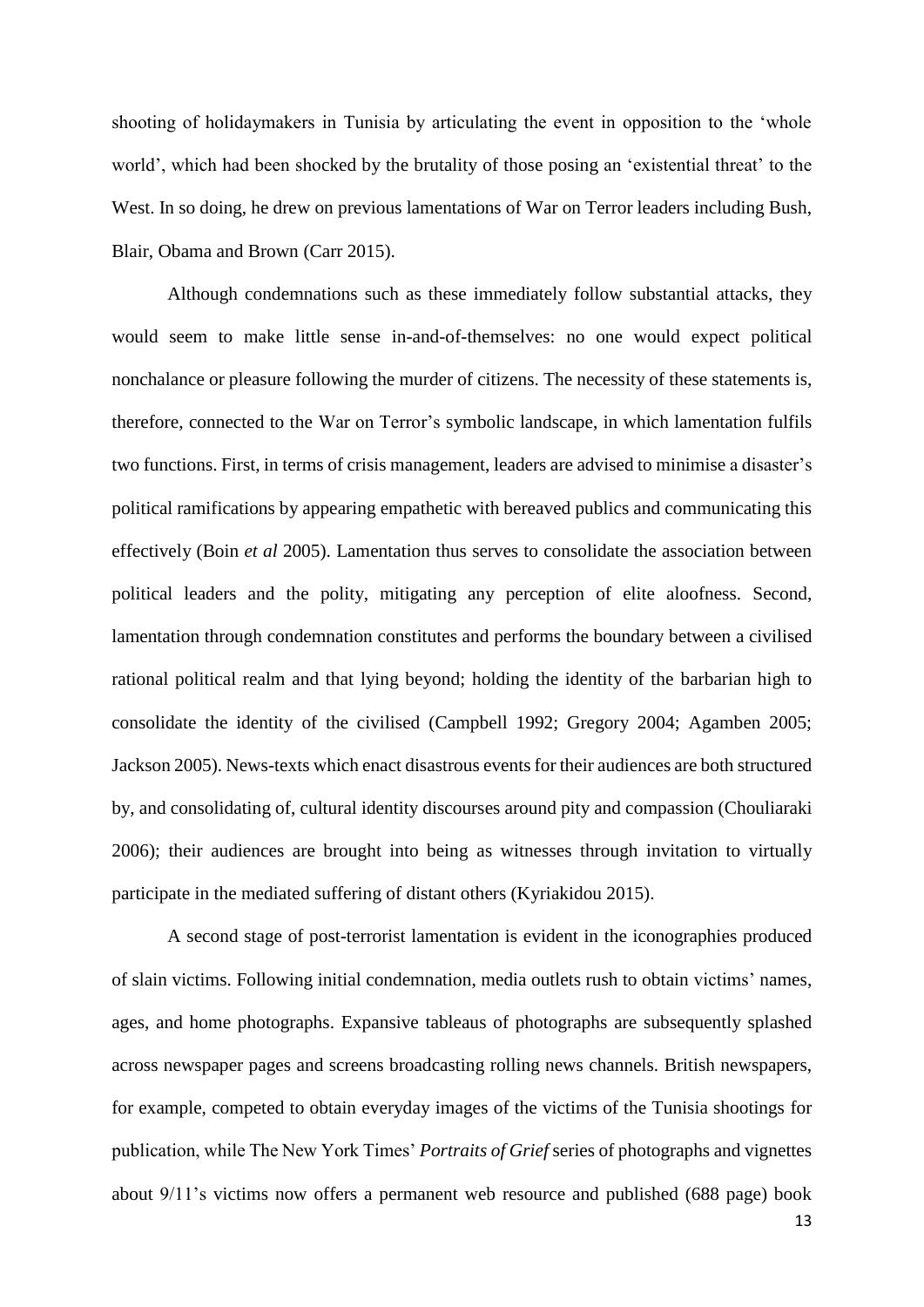(New York Times 2002). In these iconographies, the slain are symbols of the everyday – the working mother, the recent graduate, the promising entrepreneur – constituting an imagery of wholesomeness to which the sorrow of lamentation can take hold. The proliferation of Internet sites commemorating victims of terror arguably pluralises this mnemonic dynamic, offering visitors to these sites opportunity to reminisce and reflect on – and therefore to help (re)produce – the (story of those) victims and the tragedy of their premature killing (see Jarvis 2010).

This iconography refuses any possibility that terrorism's victims are in any way representative of political structures which oppress and wage violence upon others. Instead, it performs a tableau of righteous sorrow, in which victims are randomly selected exemplars of common decency. In this rendering, tourists are not targeted by militants because the tourism industry is economically and politically exploitative; likewise, financiers and metropolitan denizens are not contextualised within their membership of countries at war. Instead, lamentation protests the slaughter of individuals connected by nothing but quotidian goodness. But terrorism is seldom random. Shopping centres, tourist nightclubs, commuters in the metropolis and stockbrokers are selected to send a message. This is sometimes understood as the communicative aspect of militant violence (Schmid and Jongman 2005), which attempts to create terror in a broader population. This is terrorism's political dimension, where bodies complicit in the structural oppression of another group become fodder for militant discursive re-narration - practiced through physical violence (Heath-Kelly 2013). But, by lamenting the innocent victims of random slaughter, mourning affectively refuses strategic explanations for violence.

A third aspect of lamentation, the 'resolve to triumph', builds upon this spectre of random, meaningless horror to express a will to conquer all such future violence. Political elites lament the deaths of the innocent while promising justice – juridical or military – for (other) perpetrators of violence. What is particularly interesting about the constitution of terrorism knowledge vis-à-vis this resolve, is its shifting contextualisation. During the Northern Ireland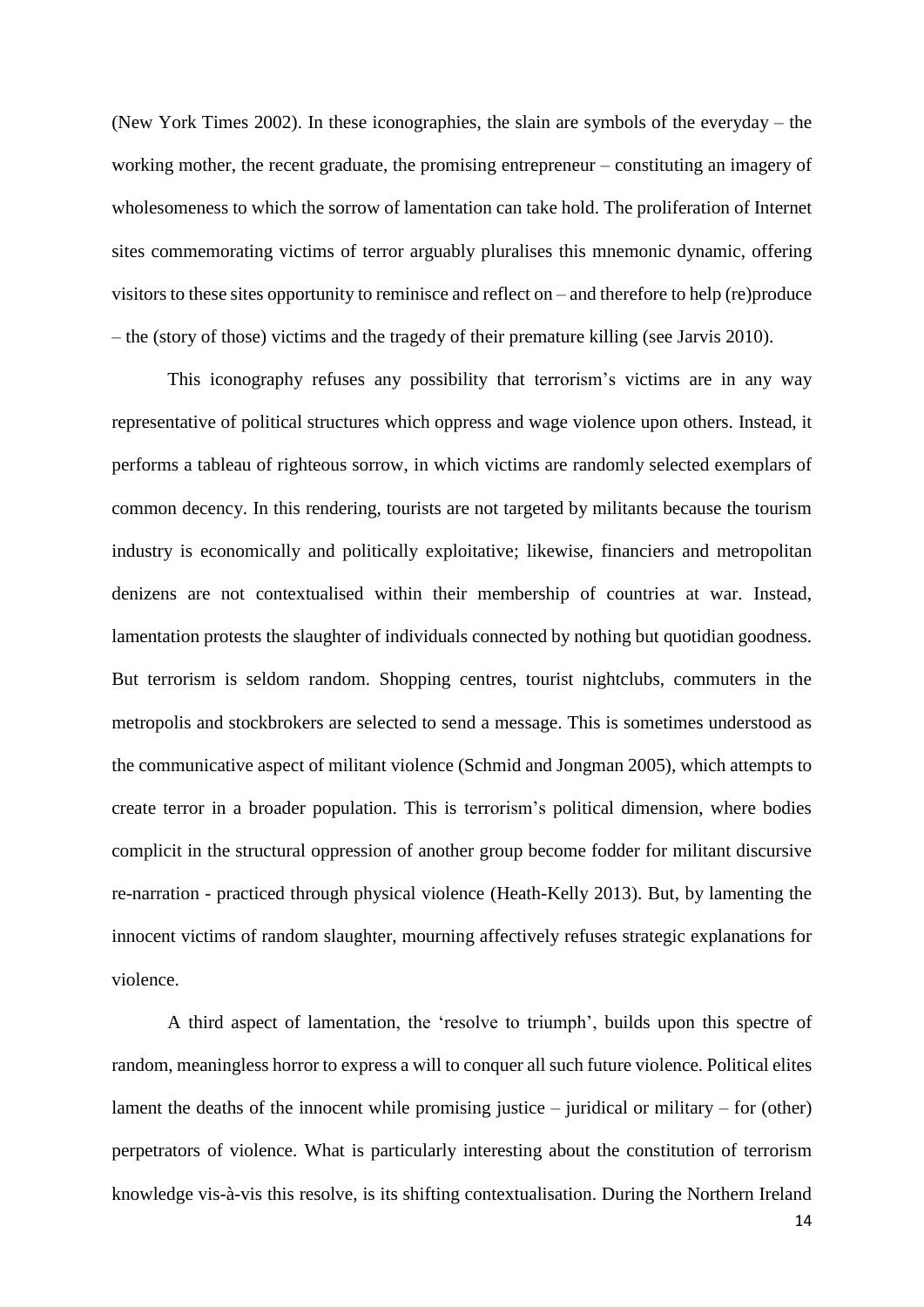conflict, for instance, the British state responded to attacks on the mainland via a discourse of terrorism as crime. Prime Minister Thatcher famously refused to recognise the political status of 'special category' detainees of the Maze prison, instead constituting terrorism as a problem of criminal disorder. As she put it in response to the 1981 Hunger Strikes of Maze inmates: 'Crime is a crime, is a crime. It is not political'. And, yet, the British government still simultaneously lamented terrorism as an existential threat to democracy necessitating the will to triumph (Bingham 2013).

Since the end of the Cold War and the events of 9-11, the tone of lamentation has shifted. The will to triumph is now performed against the crimes of an enemy beyond crime; one whose behaviour is constituted as an exceptional threat driven by apocalyptic ideology (e.g. Laqueur 2000; Cameron 2015b). This enemy must be defeated, but also cannot be defeated: perpetual vigilance is needed because we can never be assured of our preparation and prevention success. Hence the need for 'unshakeable resolve' in the face of endless threat (Cameron 2015b). This reworking of lamentation is particular to the cultural context of the War on Terror and its situation within resilience discourses of security following the latter's migration from sectors of ecology and engineering. Resilience – as the proactively instituted capacity to recover from shock – now serves to balance the articulation of unending, unpreventable threat with the capacity for post-traumatic recovery (Lentzos and Rose 2009; Bruijne *et al* 2010; Lundborg and Vaughan-Williams 2011; Heath-Kelly 2015).

The concluding stage in lamentation – memorialisation – further demonstrates the importance of affective drives to terrorism knowledge. Memorialisation trends have drastically shifted in relation to terrorism. Before the War on Terror, Britain did not build memorials to the victims of 'terrorist' attacks.<sup>v</sup> Despite a long history of bombings associated with the Northern Ireland conflict, lamentation traditionally led to the placing of plaques. The Birmingham pub bombings of 1974, for instance, which killed 21 people, are marked with a plaque in the grounds of the city centre cathedral. The IRA's Brighton hotel bombing which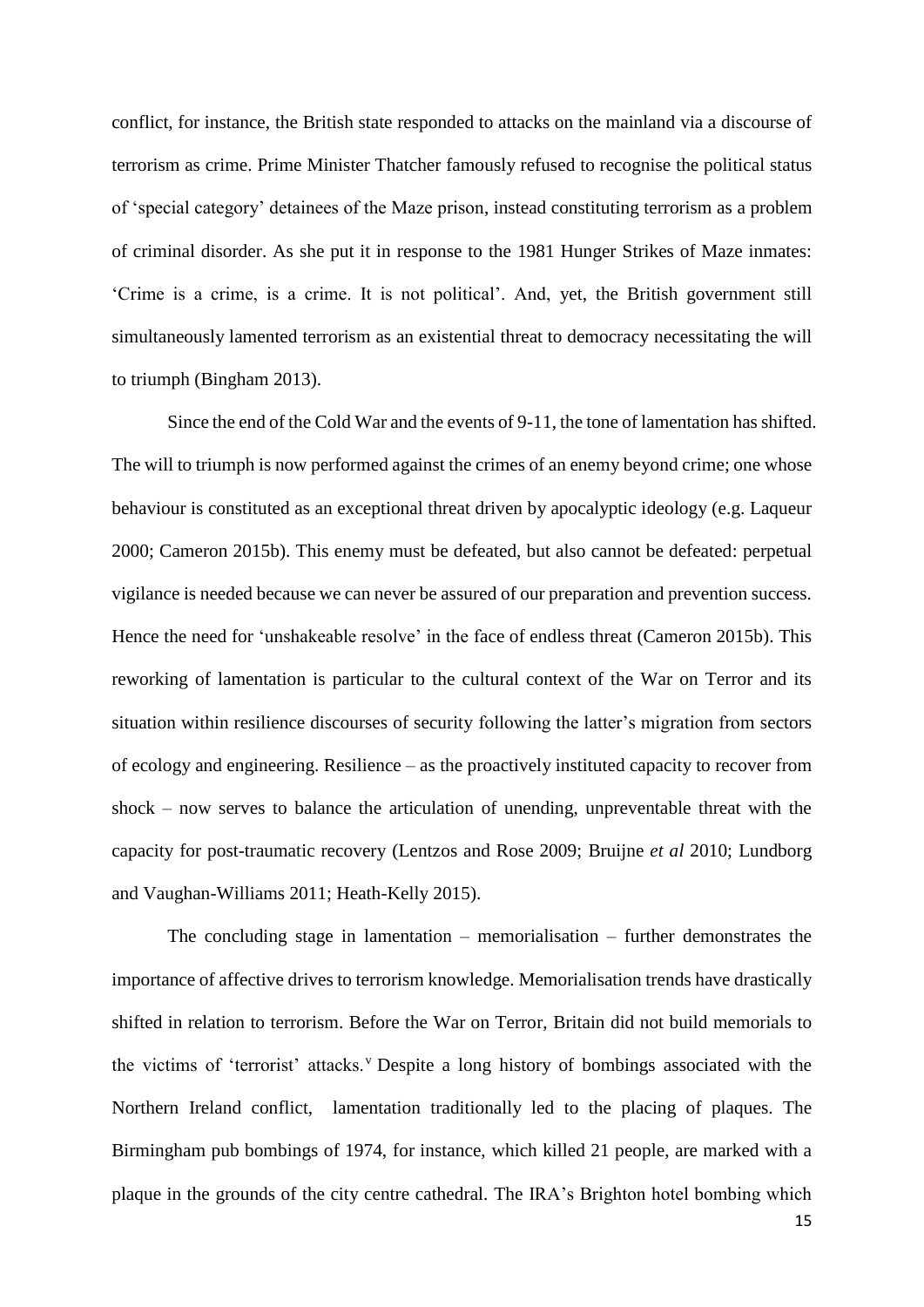targeted the ruling Conservative Party's conference of 1984 was met with a reconstruction of the Brighton Grand Hotel and a simple plaque in the lobby, while the enormous Manchester bomb of 1996 (which destroyed the city's commercial centre) was commemorated with a plaque placed upon a post box which survived the explosion.

In the United States, too, the 259 victims of Pan Am flight 103, bombed *en route* to New York in 1998, would have received no memorial had their families not eventually persuaded authorities to construct a memorial cairn in Arlington cemetery (Britton 2008: 5). Even the first attack on the World Trade Center received only modest memorialisation in the form of a fountain placed between the twin towers on the plaza. It was the Oklahoma bombing of the Alfred P. Murrah Federal Building in 1995 which stimulated the emergence of contemporary mega-memorial culture (Linenthal 2001), now replicated in the aftermath of 9- 11. In Oklahoma, as with post-9-11 New York, we have seen the construction of enormous memorial plazas and museums upon the sites of terrorist attack. Yet there is no great divergence between the numbers killed in Oklahoma and those on Pan Am 103 – or between those killed in the London bombings and the 1974 Birmingham attacks – so why the divergence in memorial response?

The shift in memorialisation occurs, we suggest, with the transition towards the War on Terror; 'towards' because the Oklahoma bomb preceded the 9-11 attacks by six years. It was at this point that the US lost its Cold War narrative, its existential enemy, and faced the acceleration of neoliberalism without an anchoring point for its national identity. It was at this point too, that the cultural connection of lamentation to the simple plaque and discrete fountain came loose. The drive to lament broke free, in chaotic Nietzschean fashion, to spark new forms of terrorism knowledge through mourning. Terrorist attacks attained new hyperbolised significance as devastating events perpetrated by an apocalyptic enemy of civilisation (Agamben 2005; Jackson 2005), and memorialisation culture changed to accompany this shift in identity construction: plaques, simply, would no longer suffice to commemorate events of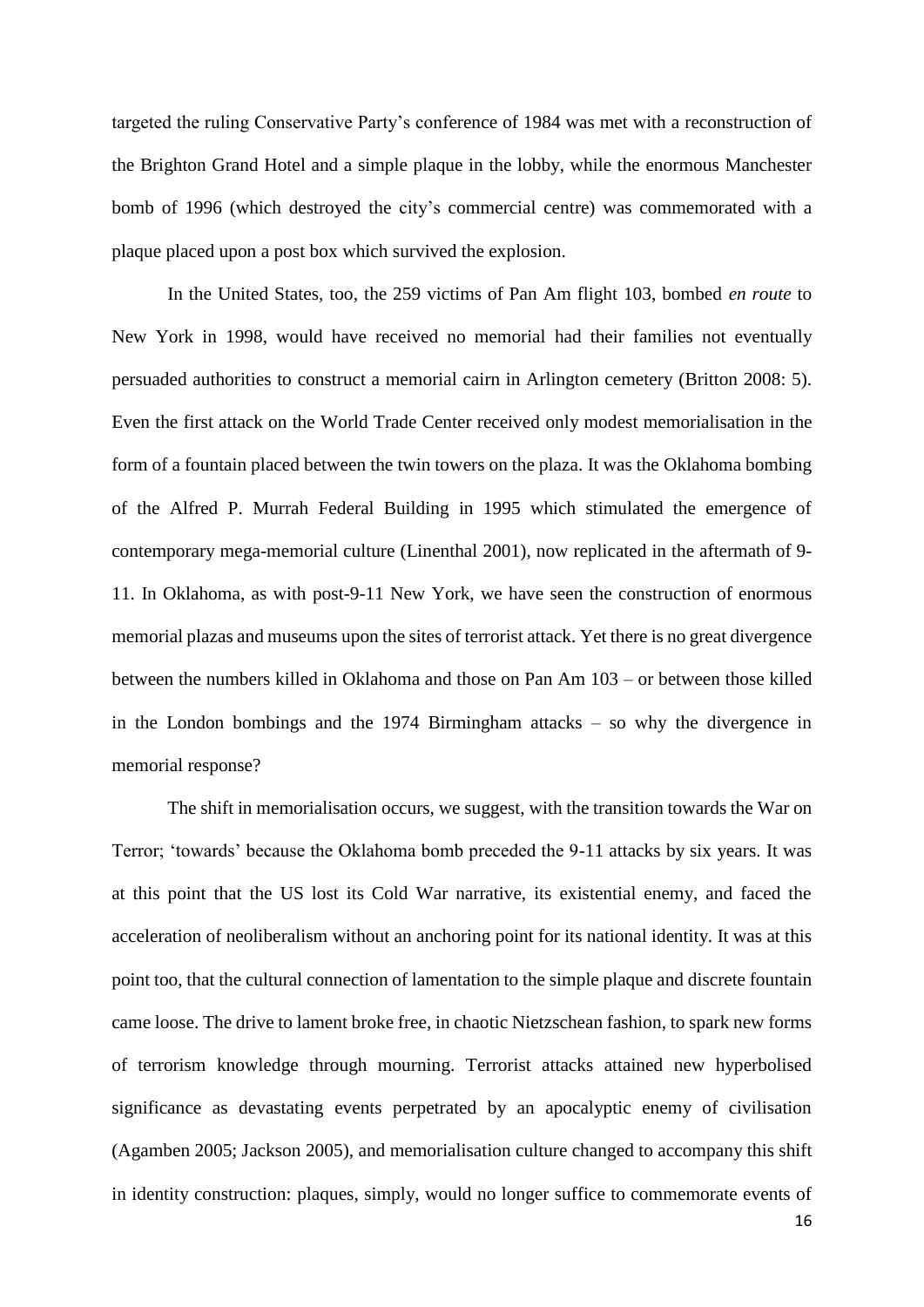'global significance'. Now, as consolidated by the imagery of the 'endless' war on terror, the deaths of commuters are reimagined as heroic losses in an eternal struggle between good and evil and a new aesthetics of tragedy and conquest emerges out of the re-configuration of lamentation's affective field.

### *Detestation*

The third Nietzschean passion within the production of, here, terrorism knowledge is detestation. Through hating, repelling and shaming its object, detestation works, we suggest, to confirm and reproduce an uncomplicatedly antithetical self/other relationship; a dynamic that becomes especially acute in cases practices of humiliation waged upon the captured, frightened or dead terrorist body. Humiliation takes many forms here, but serves to remove recognition of its recipient as sentient and human, degrading them to the level of abjection. Julia Kristeva (1982) writes of abjection as a visual recognition of horror which breaks down the separation of subject and object, destabilising the viewer's subject position. The feeling one endures on viewing a loved one's corpse, for example, renders one's own death palpable and brings the illusions of Cartesian subjectivity come crashing down before the brute materiality of decaying flesh and juices. Yet, practices of detestation performed upon terrorist bodies do not induce horror within their perpetrator, quite the contrary. Rather, the abjection of the terrorist body is purposefully enacted to *induce* that body's separation from the categories of human, rights-bearer and recognised being. Humiliation of the terrorist body drives a separation between the object and the discursive category of human, so that terrorism can be 'known' through its abjection.<sup>vi</sup>

The purposeful and functional inducement of abjection upon another's body is discussed, in different wording, in Elaine Scarry's (1985) seminal exploration of torture*.* Scarry's treatise explores the unique quality of pain, such that it destroys access to language. There are no words which can adequately express severe pain – hence the resort to screaming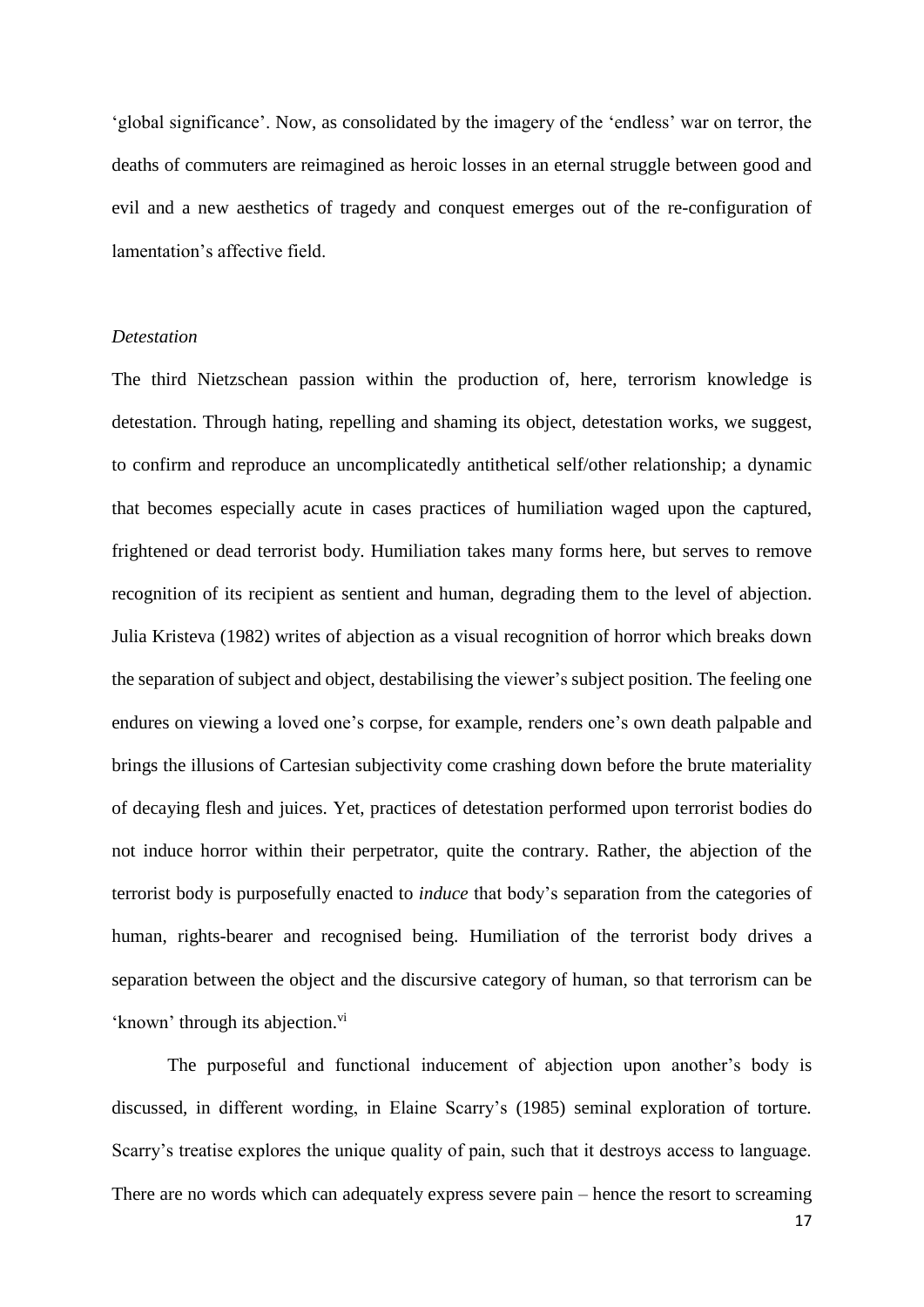- because pain's affective power removes one from the Cartesian subject position, revoking one's status as a speaking, human subject. Torture, for Scarry, is therefore a purposeful dehumanisation which removes its victim's access to language. Interrogatory questions are barked *as if* their answers were crucial, but their role is only to force a detainee's self-betrayal. Although performed as crucial by the regime, such questions become irrelevant to the person suffering extreme pain – who will say anything to make the pain stop. Agony-induced confessions function as nothing more than a performative testament and the captive's loss of 'world, self, and voice' (Scarry 1985: 35). That shrinking world of the captive – now positioned as a torturer's puppet performing required scripts – exists in dialectic with the expanding worlds of the torturer and the regime; the latter, here, having doubled their voices by appropriating those of the tortured (Heath-Kelly 2013: 24-26).

Drawing on the insights of Kristeva and Scarry to illustrate Nietzsche's point on the epistemological significance of affective drives, we argue that abjection is enacted upon the terrorist body as a manifestation of the detestation drive which again renders distant the subject and object of terrorism knowledge. Where violence and humiliation are inflicted upon bodies to produce them as abject, their perpetrators do not experience abjection's horror because the detestation drive separates the terrorist body from sentient personhood and inserts it instead in the place of Agamben's (1998) *Homo Sacer*. The terrorist body – now reconfigured as the figure that can be violated or killed without incurring punishment – becomes a repository of knowledge to be accessed via the visiting of a hatred-induced 'test', to return to Foucualt's history of truth with which we began our discussion.

This analysis of detestation enables us to understand the pervasive humiliation and excessive violence waged upon bodies during the War on Terror. The scale of these practices, as witnessed at Guantanamo, Abu Ghraib, and in the everyday humiliation incurred by persons subjected to Islamaphobic treatment far exceeds the instrumental violence required to injure or kill: for instance in the dismemberment of Afghan civilian corpses by coalition soldiers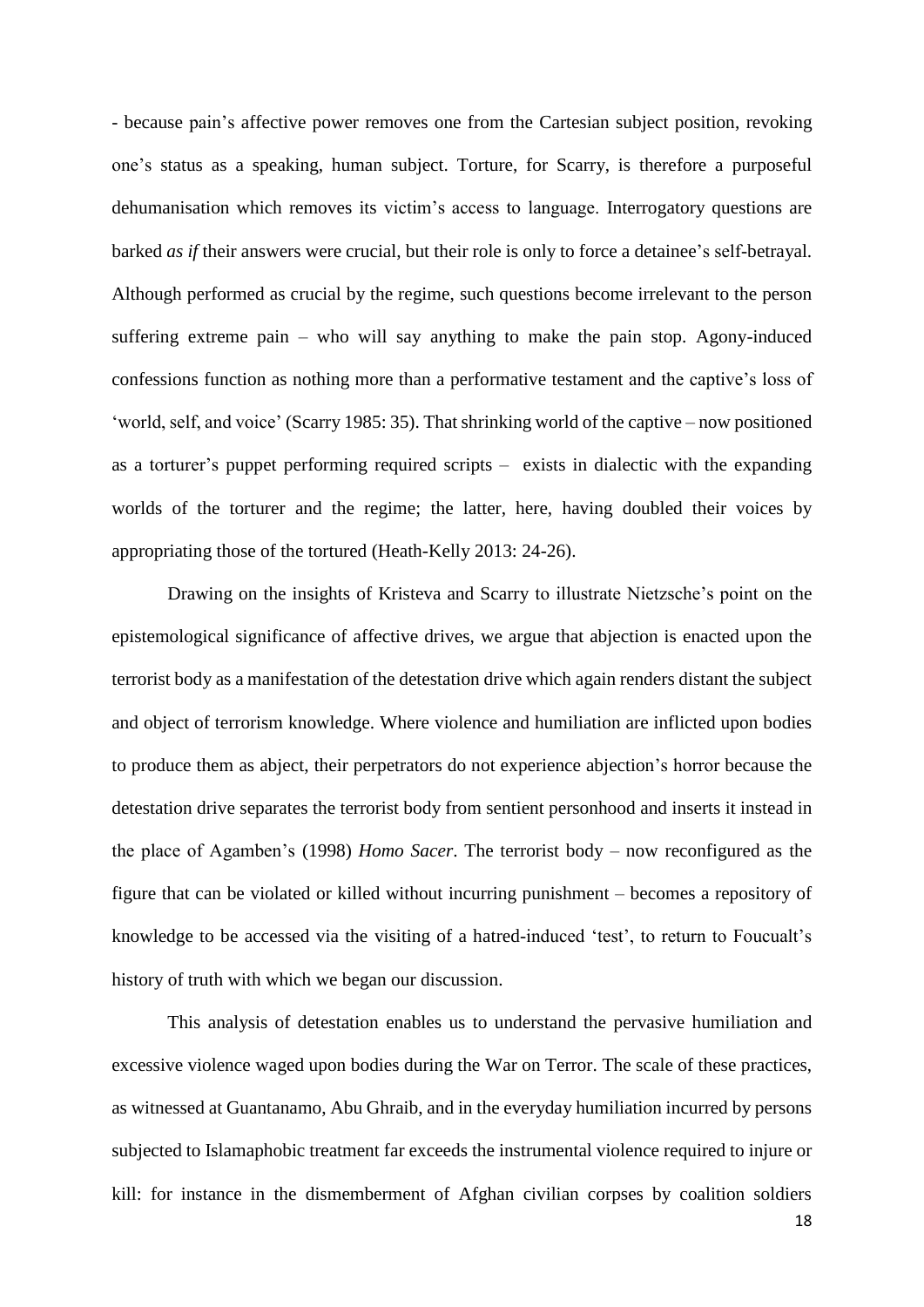(Gregory 2015). Instead, such violence brutally targets the body to remove traces of its ontological status as human. The 'Afghan kill team', for example, staged confrontations with unarmed civilians during the Coalition invasion of Afghanistan before brutally deconstructing their human forms, beating them beyond recognition after death, and removing body parts as trophies in what became known as the Maywand District Murders (Ibid).

Abjection is enacted upon these bodies, we argue, to violently assert their separation from dignified human life. And it is no accident that such excessive violence has become a recurrent feature of the War on Terror: a conflict presaged upon a binary distinction between the civilised world and the barbarous terrorist. As feminist philosopher Adriana Caverero (2011; also Gregory 2015) shows in her discussion of contemporary violence as 'horrorism', the War on Terror is part of a developing trend in conflict away from violence as mere instrumental force. Drawing on Carl Schmitt's (2007) work, Caverero argues that war had previously been governed by legal codes enforcing strict separations between combatants and civilians, war and peace, based on the affordance of respect and recognition towards combatants. The emergence of the figure of the partisan in the twentieth century, however, challenged this vision of warfare, depicted by Schmitt (2007: 37) as an ungovernable fighter who:

'refuses to carry weapons openly, who fights from ambush, and who uses the enemy's uniform, as well as true or false insignias and every type of civilian clothing as camouflage'.

The figure of the partisan could not be incorporated into the binary separating military and civil affairs, and was thus classified as a rogue element from whom all legal protections regarding detention and summary punishment should be removed. The figure of the partisan was disruptive as it fell between existing categories of knowledge; its unknown-ness provoked affective reactions of detestation to re-secure the discourse of warfare. For example, the partisan disrupted any distinction between combatants and non-combatants. Warfare became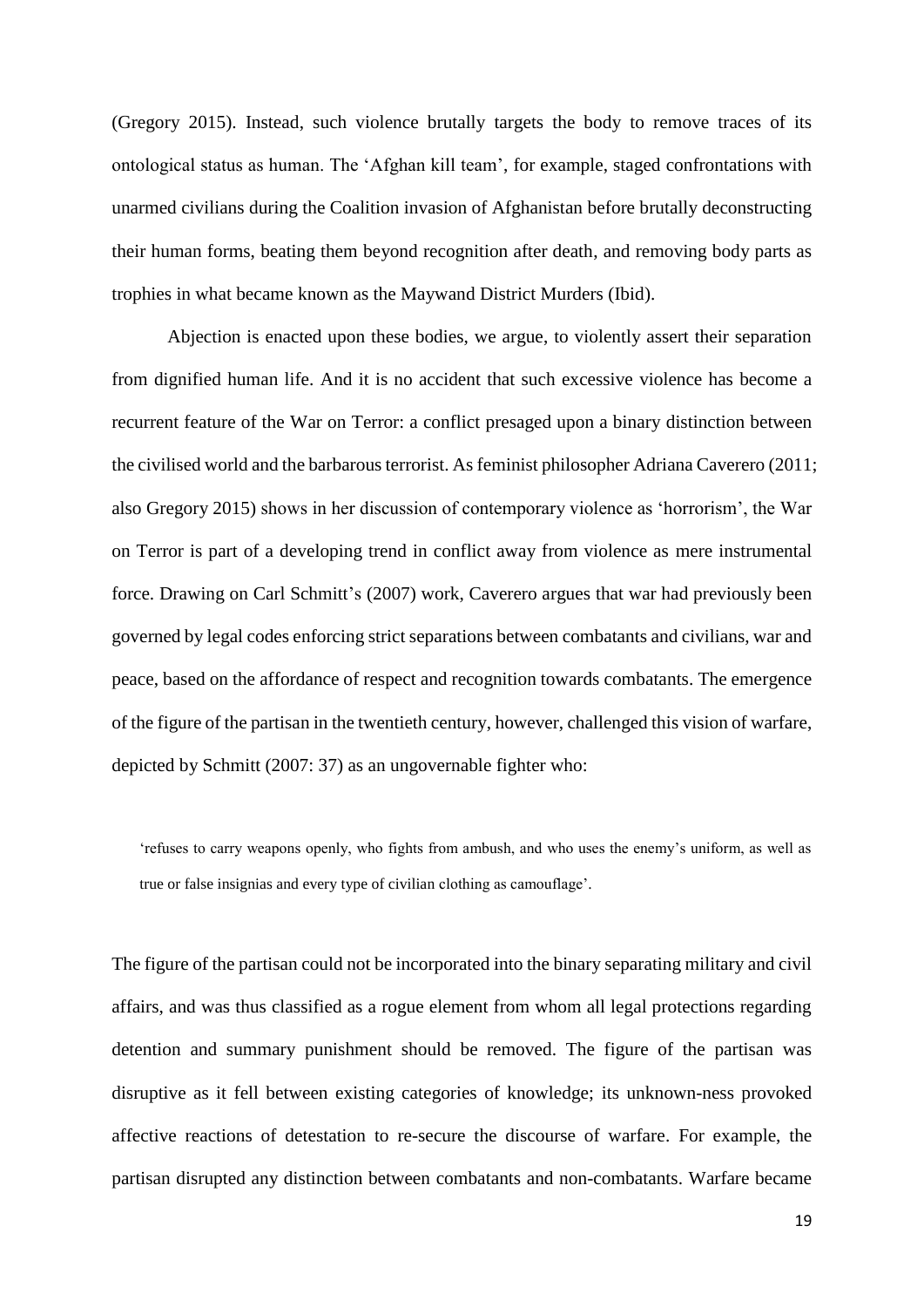dislodged from the discourse and practice of instrumental violence practiced upon recognised and rights-bearing enemies. In this void, an affective landscape of detestation emerged to reenable a separation between legitimate and illegitimate fighters meriting different levels of moral and legal recognition.

There is similarity between Schmitt's discussion of the partisan as extra-legal participant in warfare, and the Bush administration's War on Terror discourse of the 'enemy combatant' as unlawful fighter in the battlefields of Afghanistan and Iraq. Under this legal code, the United States shrugged off previous requirements to apply the Geneva Convention to its enemies within the War on Terror, given their unconventional military status. The detestation of the figures of 'terrorist' and 'enemy combatant', evident in the removal of respect awarded other conventional fighters, was then expressly connected to practices of abjection subsequently performed on their bodies.

This excessive, detestation-induced, waging of violence upon bodies within the conflict constituted (alongside drives of laughter and lamentation) the emergence of contemporary terrorism knowledge. Beyond the desecrations in Afghanistan by coalition forces, one might also consider episodes of torture and humiliation at detention camps including Abu Ghraib and Guantanamo Bay. Following the 2003 invasion of Iraq, U.S. forces held detainees in a prison camp at Abu Ghraib – and it later emerged that their treatment of these detainees included sodomy, forced public masturbation, the forced performance of homosexual acts between detainees, and the construction of naked detainee pyramids (Richter-Montpetit 2007). Some of the most famous images from the camp show army reservist Lynndie England leading a crawling prisoner around the cells on a leash (Sjoberg and Gentry 2007: 58-87).

This sharing of photographs of detainees stacked into naked pyramids by their guards was designed to humiliate: a public continuation and normalisation of the abjection enforced upon the bodies of detainees. The photograph of the naked pyramid of detainees was used as a screensaver at the Abu Ghraib internet café; other photographs of abuse were circulated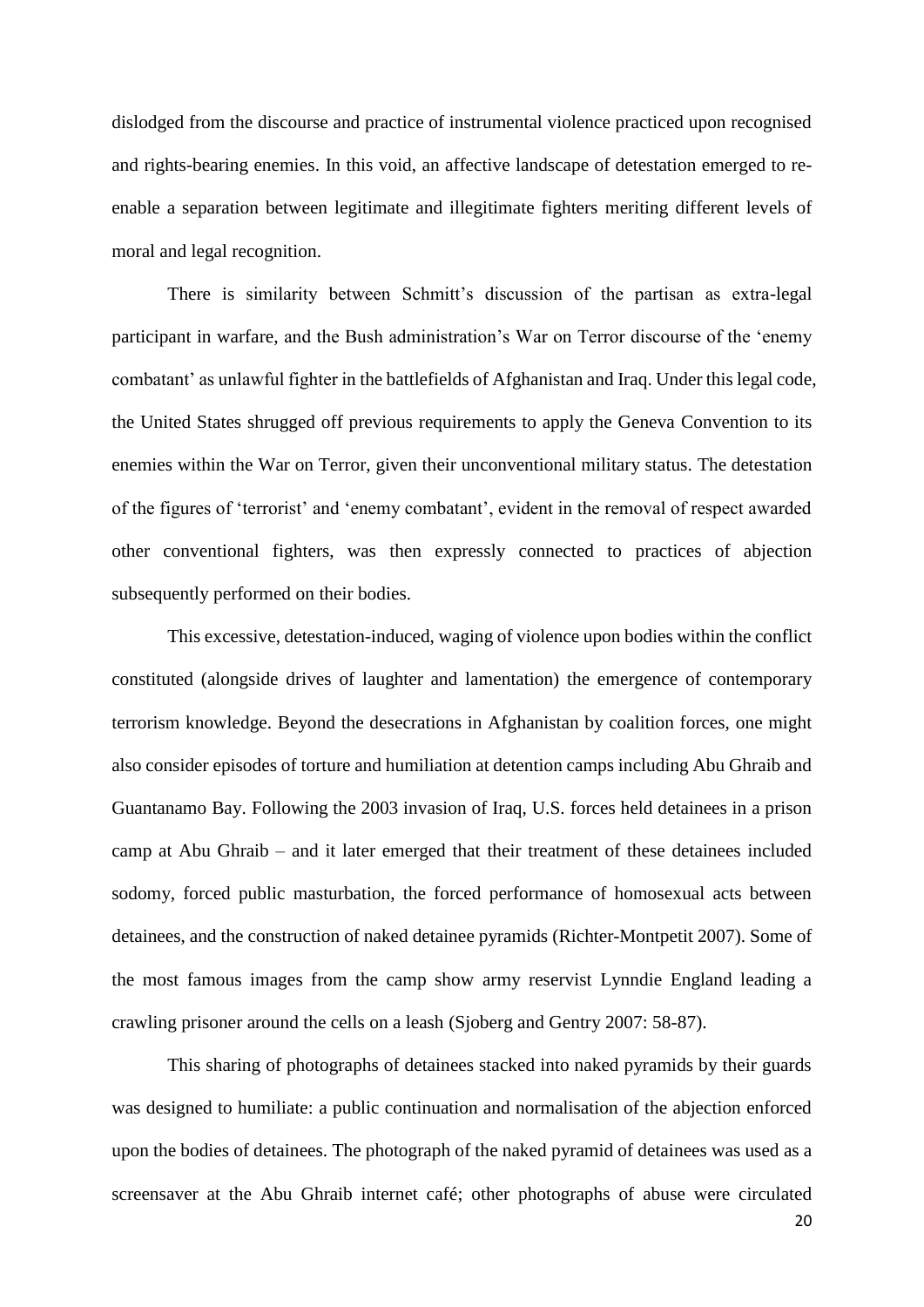between and beyond guards at the prison, including via email chains (Mirzoeff 2006). This performance of abjection and cruelty upon the Orientalised bodies of detainees was so normalised that the recording of visual evidence of abuse was deemed unimportant. Indeed, these strategies of sexual humiliation and detestation were also rampant at Guantanamo Bay and the British Camp Bread Basket, as well as in historical colonial detention practices in Kenya and Northern Ireland. One might, therefore, speak of a historical paradigm of sexualised, gendered and racialized abuse (Mirzoeff 2006; Armstrong 2014) which functions to humiliate detainees and enforce abjection upon them.

Beyond the treatment of detainees in Abu Ghraib and Guantanamo, we see a similar trend in the global distribution of images of dead terrorist leaders. The detestation of leaders such as Osama Bin Laden and Abu Musab al-Zarqawi resulted not only in their assassination, but in the subsequent, post-mortem, abjection visited upon their bodies. In both cases, images of the normally-taboo corpse were projected worldwide in an assertion of triumph. The brutalised and bloated bodies of Bin Laden and al-Zarqawi became fodder for an expression of collective relief in the United States, that finally the American narrative of supremacy and justice could resolve the events of 9/11 and assert the marginalisation of jihadist organisations (Stevenson 2011; Jarvis and Holland 2014). The pictorial and textual representations of the deaths of such leaders place them within a colonial reading of international relations, where the U.S. appears decisive, strategic and heroic compared to a feminised portrayal of bin Laden's final moments (widely storied as his) hiding behind his wife's body, and a silencing of Pakistani contributions to the war (Dixit 2014).

In a revealing detestation of the bodies of bin Laden and Zarqawi, the convention to avoid publication of images of dead bodies appears, therefore, revoked. The abjection of the material form of the terrorist is functional and even desirable to the extent that a Hollywood movie (*Zero Dark Thirty*) has been made regarding the death of Bin Laden, so that viewers might consume the operation's heroic narrative and relive the jubilation expressed about his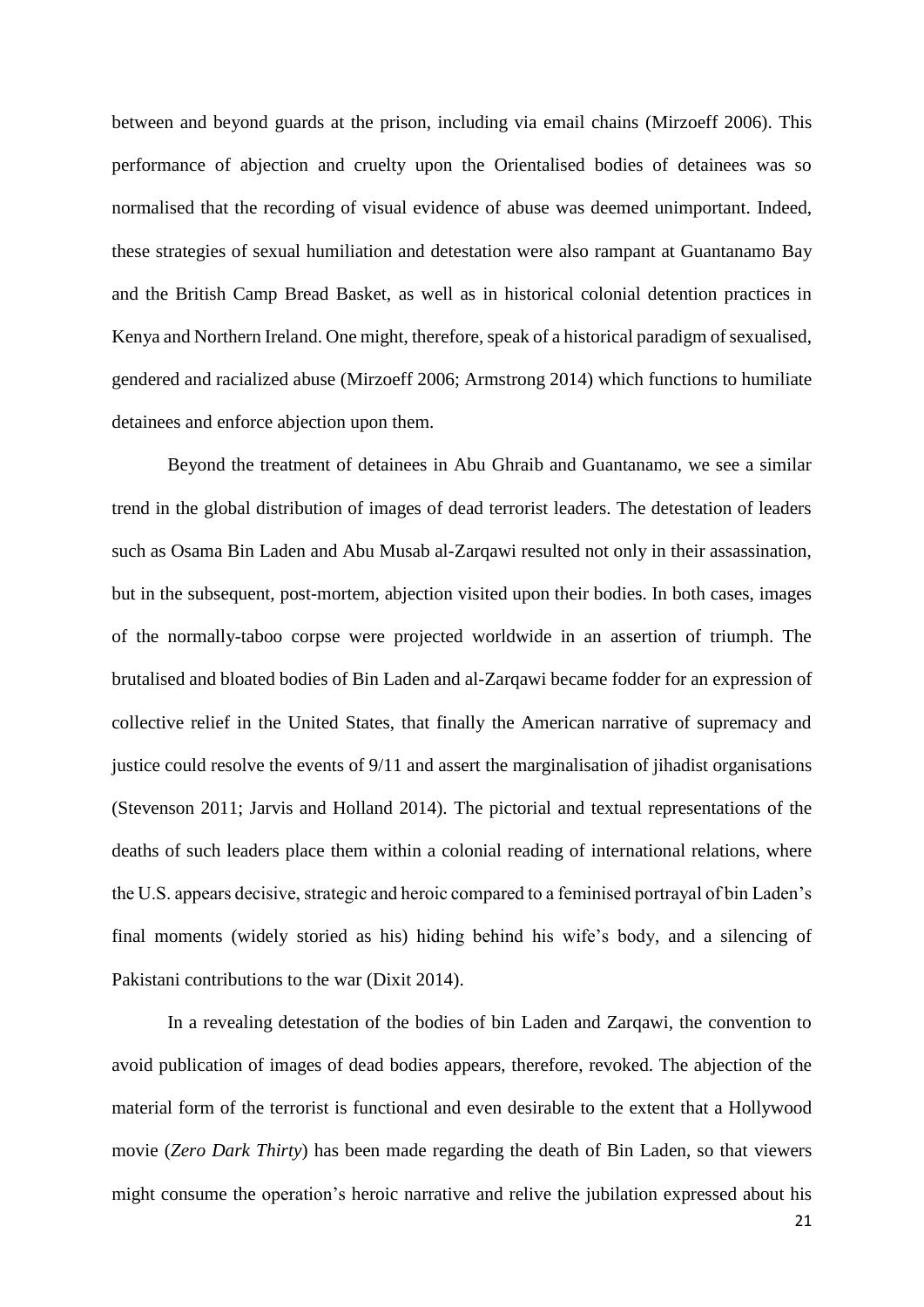death in numerous post-mortem street celebrations of his extra-judicial murder (The Telegraph 2011). In contrast to Kristeva's original reflections on the horror induced by dead bodies, there is no empathy here with the detested terrorist. Instead, practices of detestation induce a separation between the subject and object, between the rights-bearing citizen and the terrorist, which reproduce the discursive conditions required to know the latter as the global bandit, barbarian and excessive figure beyond legal regimes of warfare.

#### **Conclusion**

In this article, we have argued that contemporary (re)productions of terrorism are saturated by laughter, lamentation, and detestation. These affective drives to knowledge are evident in discursive sites as diverse as jokes, formal memorials, the abuse of detainees and civilians, and elite political language. Importantly, these drives play out and combine in different, 'chaotic' (Nietzsche 1974: 167-169), ways across time and space: hence the changing nature of official commemorative practices in the movement from plaque to monument, and the emergence of new opportunities for humour presented by transformations in security regimes such as the introduction of body scanners at airports.

Laughter, we have shown, serves multiple, ambiguous functions in the affective landscape of terror. At once it helps to: constitute terrorism as a particular type of  $$ depoliticised, and perhaps manageable – threat; normalise counter-terrorism practice and technologies; and facilitate the contestation of this normalisation (for instance in the case of irreverent street art). Lamentation, similarly, proceeds via multiple pathways, including immediate condemnations of specific attacks, the production of iconographies of the slain, official memorialising practices, and promises of future hope and justice in the 'resolve to triumph'. Here, too, space for ambiguity exists. The first three of these practices combine to mark the event-ness of a particular tragedy (although the familiarity of these practices of course highlights equivalences with similar events). The 'resolve to justice' narrative, in contrast,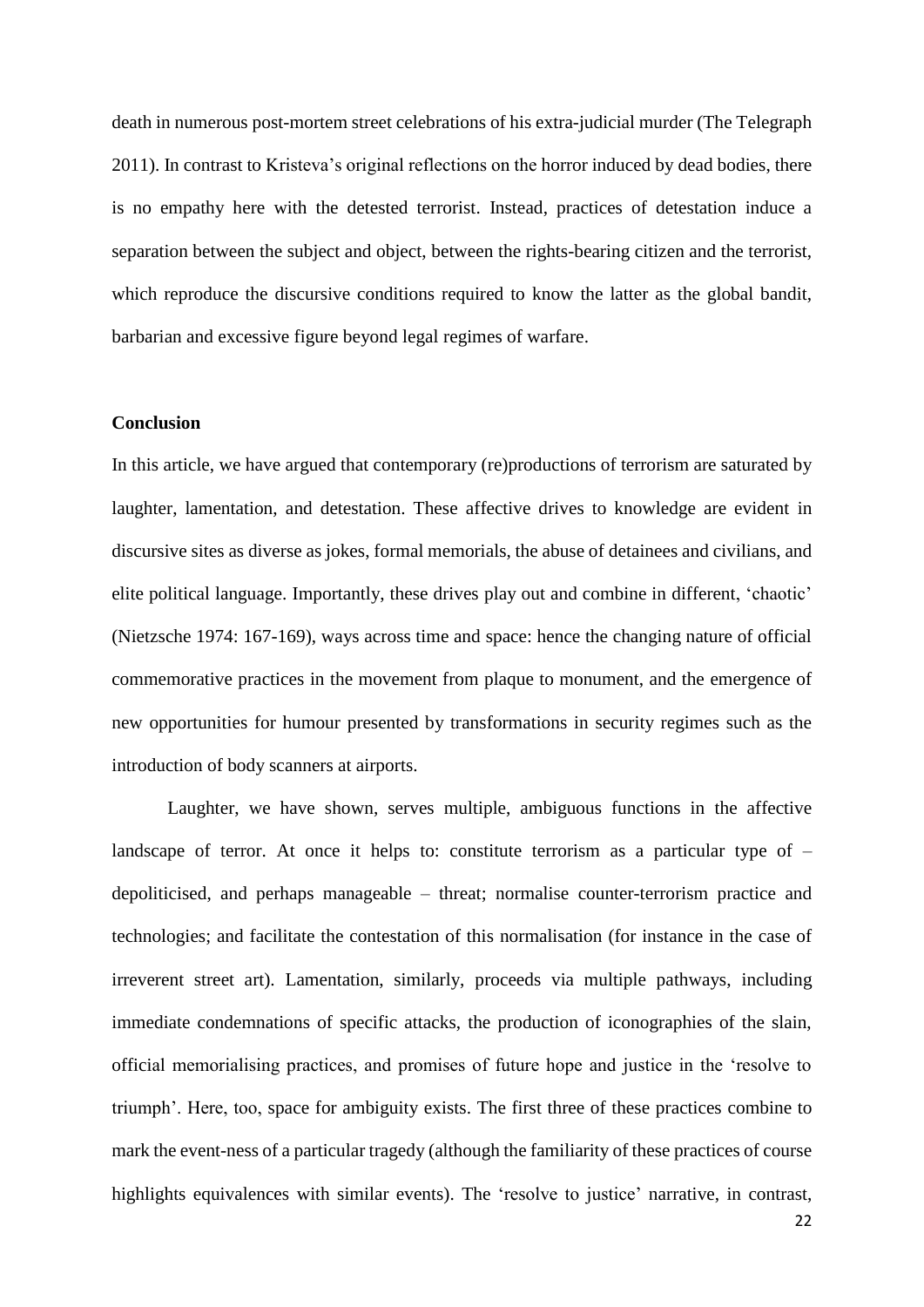inserts a linear temporality into a tragedy's aftermath: telling a story of eventual future recovery and return to normality. Importantly, each contemporary manifestation of this drive explored above again works to militate against discussion of terrorism's rationalities or, indeed, politics. Detestation, finally, is particularly acute, we have argued, in the waging of excessive violence upon the bodies – living and dead – of those deemed terrorist by others. Indeed, it is the power of this third drive to knowledge that helps to account for the absence of empathy we might expect to accompany the witnessing of abjection brought on by such horror and humiliation.<sup>vii</sup>

Taking these drives to knowledge seriously is important because it sheds light on the emergence of particular types of (counter-)terrorist knowledge, and on the connections between seemingly discrete social and discursive practices. It also, we suggest, helps to account for the resonance or success of particular productions of terrorism within and beyond, say, popular culture or elite political speech (Solomon 2012). Contemporary 'critical' work on terrorism has been particularly productive in charting the discursive framing of 'terrorists' and 'terrorism', in relation to US foreign policy (e.g. Jackson 2005; Holland 2009; Jarvis 2009); terrorism 'experts' (Stampnitzky 2011); 'ordinary' citizens (Jackson and Hall 2016), and beyond. It has spent less time, however, connecting to contemporary research on affect and emotions in International Relations (e.g. Crawford 2000; Ross 2006; Saurette 2006; Bleiker and Hutchison 2008; Solomon 2012), despite the prominence of terrorism as an example in some this work.<sup>viii</sup> Our focus, here, on drives to (terrorism) knowledge is intended therefore to offer opportunity for connecting these research agendas, given the significance of laughter, lamentation and detestation in the structuring of (counter-)terrorism's affective terrain, at least in the Anglo-American world. By beginning our analysis with Foucault and Nietzsche's earlier discussion, moreover, we hope also to highlight the value of canonical texts in political theory to each of these literatures. As argued above, Nietzsche's 'drives' or 'instincts' problematise the affect/emotion distinction which underpins much recent research in this area. They also, however, encourage researchers to delve into the epistemological significance of practices of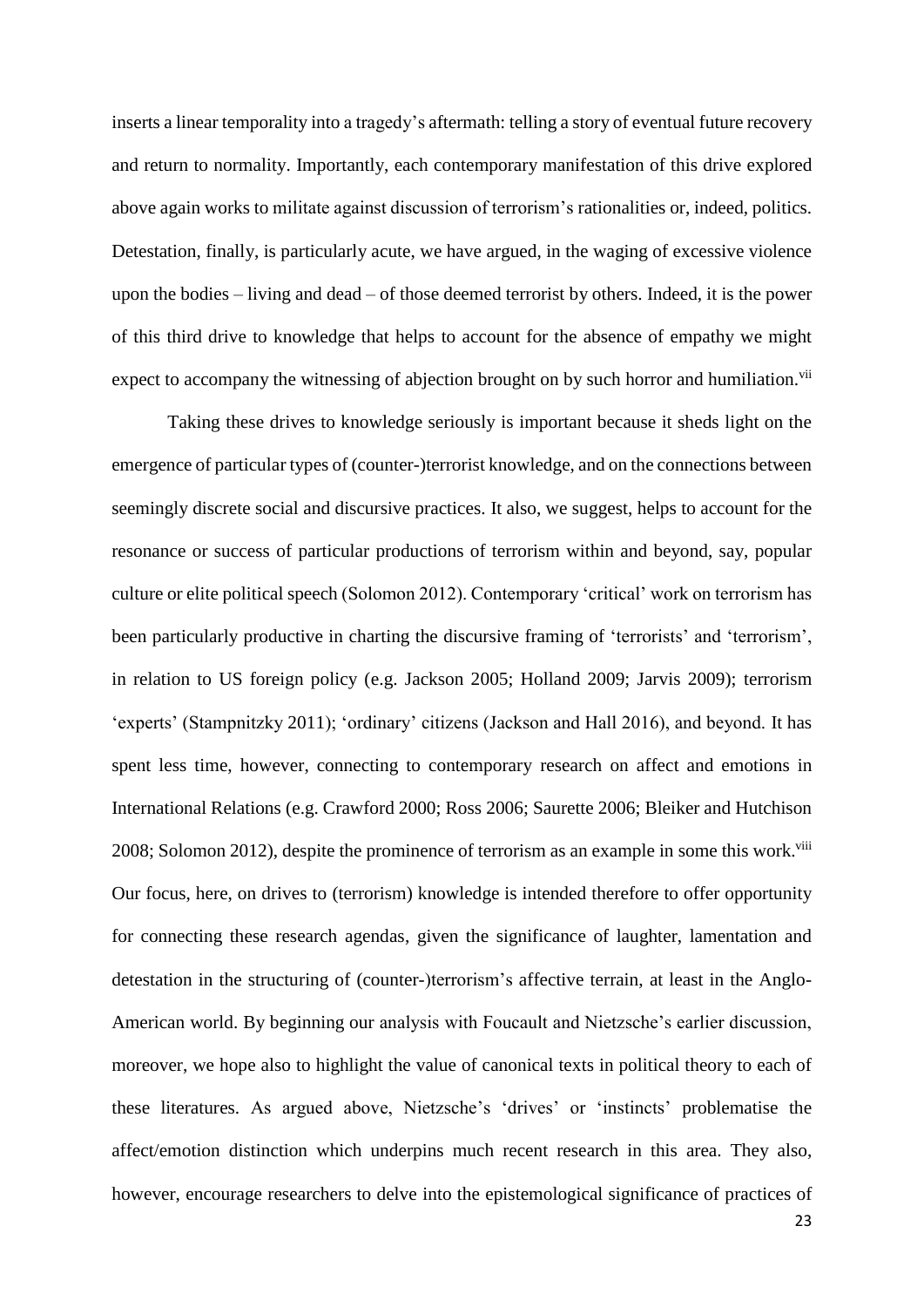humiliation, lamentation and laughter as social, collective phenomena which stabilise the production of discourse. Laughter, lamentation and detestation are more than reactions to an event. Rather, they constitute objects of knowledge by affectively framing them as separate from the knowing subject. As Sara Ahmed (2004) has argued, emotions institute the distinction between inside/outside and psychological/social: our capacities to feel result in the articulation of objects (distinct from the body) which impact *upon us* – constituting the separation.

Although we have employed Foucault and Nietzsche's tripartite distinction between laughter, lamentation and detestation to structure our discussion, this should only be taken as a heuristic: one which is able to spotlight ambiguities within, competition between, and continuities across, specific inventions of terrorism. There is, we suggest, real scope for further investigation of alternative 'drives to knowledge' – such as, for instance, anxiety and fear (Robin 2006) – and their intersection with those discussed above; as well as for greater comparative work on the dynamics of such drives beyond the global North, our primary focus here. Our hope, however, is that the above discussion provides insight into some of the ways in which terrorism knowledge is produced, captured and disseminated via mechanisms of mockery, memory, malevolence and beyond, and on the importance of the underpinning drives to knowledge which render such practices sensible.

## **References**

AGAMBEN, GIORGIO. (1998) *Homo Sacer: Sovereign Power and Bare Life*. Stanford: Stanford University Press.

AGAMBEN, GIORGIO. (2005) *State of Exception.* Chicago: University of Chicago Press.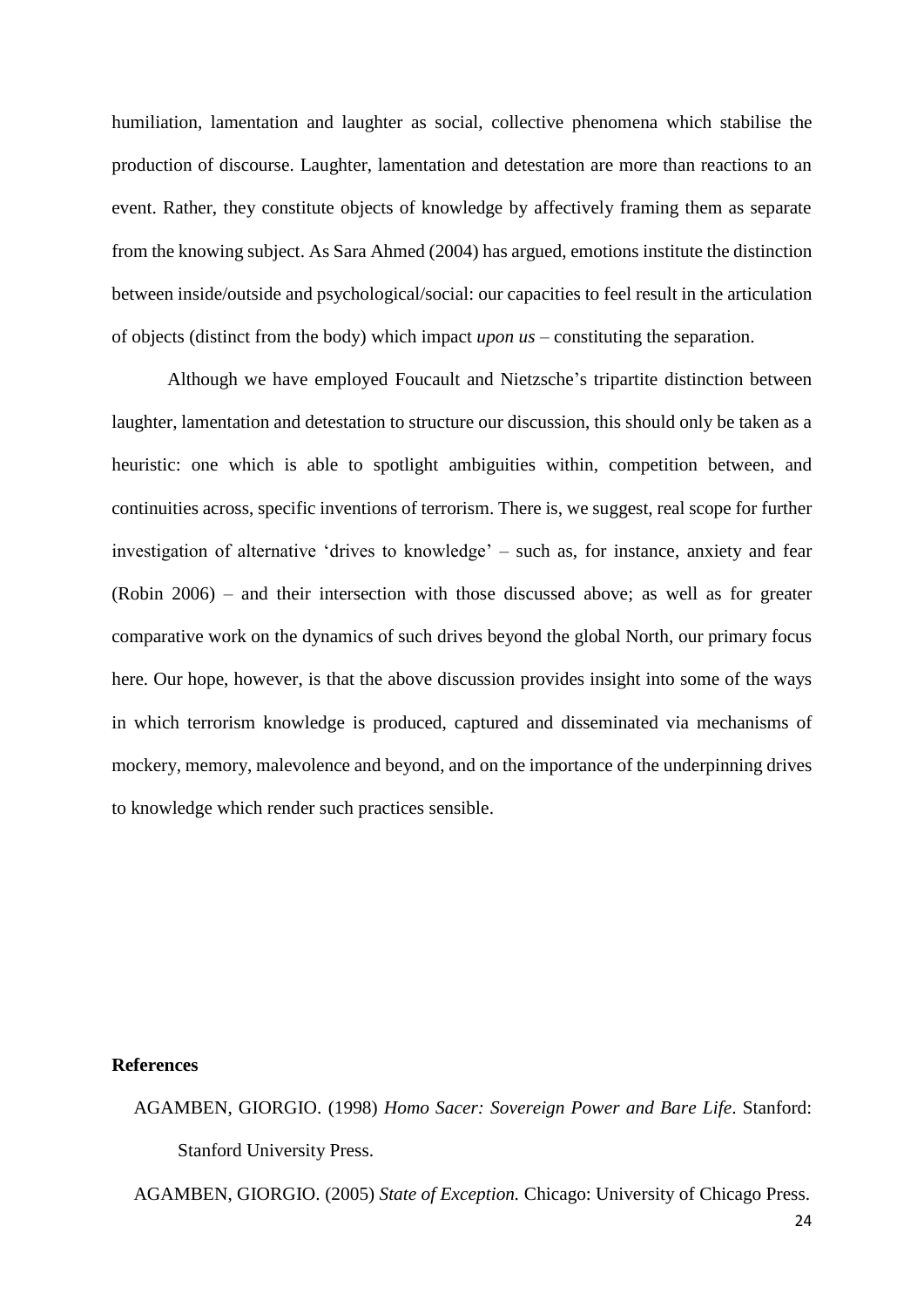ÅHÄLL, LINDA AND THOMAS GREGORY. (eds.) (2015) *Emotions, Politics and War.*  Abingdon: Routledge.

AHMED, SARA (2004) *The Cultural Politics of Emotion.* New York: Routledge.

- AMOORE, LOUISE AND MARIEKE DE GOEDE. (eds.) (2008) *Risk and the War on Terror*. London: Routledge.
- ARMSTRONG, MEGAN. (2014) The Savage Reduction of the Flesh': Violence, Gender and Bodily Weaponisation in the 1981 Irish Republican Hunger Strike'. *Critical Studies on Terrorism* 7(1): 97-111.
- BINGHAM, JOHN. (2013) Margaret Thatcher: Seconds from death at the hands of an IRA bomber, *The Telegraph*, 08 April 2013. Available at: [http://www.telegraph.co.uk/news/politics/margaret-thatcher/9979915/Margaret-](http://www.telegraph.co.uk/news/politics/margaret-thatcher/9979915/Margaret-Thatcher-Seconds-from-death-at-the-hands-of-an-IRA-bomber.html)[Thatcher-Seconds-from-death-at-the-hands-of-an-IRA-bomber.html](http://www.telegraph.co.uk/news/politics/margaret-thatcher/9979915/Margaret-Thatcher-Seconds-from-death-at-the-hands-of-an-IRA-bomber.html) (Accessed 6 January, 2015).
- BLEIKER, ROLAND AND EMMA HUTCHISON. (2008) Fear no more: emotions and world politics. *Review of International Studies* 34(S1): 115-135.
- BOIN, ARJEN, PAUL T'HART; ERIC STERN AND BENGT SUNDELIUS. (2005) *The Politics of Crisis Management: Public Leadership Under Pressure.* Cambridge: Cambridge University Press.
- BRITTON, DARYL. (2008) *Elegies of Darkness: Commemorations of the Bombing of Pan Am 103.* Ann Arbor, MI: ProQuest.
- BROWN, KATHERINE, E. AND ELINA PENTTINEN. (2013) "A 'sucking chest wound' is nature's way of telling you to slow down…": humour and laughter in war time. *Critical Studies on Security* 1(1): 124-126.
- BRUIJNE, MARK DE, ARJEN BOIN AND MICHEL VAN EETEN. (2010) 'Resilience: Exploring the Concept and Its Meanings. In *Designing Resilience: Preparing for*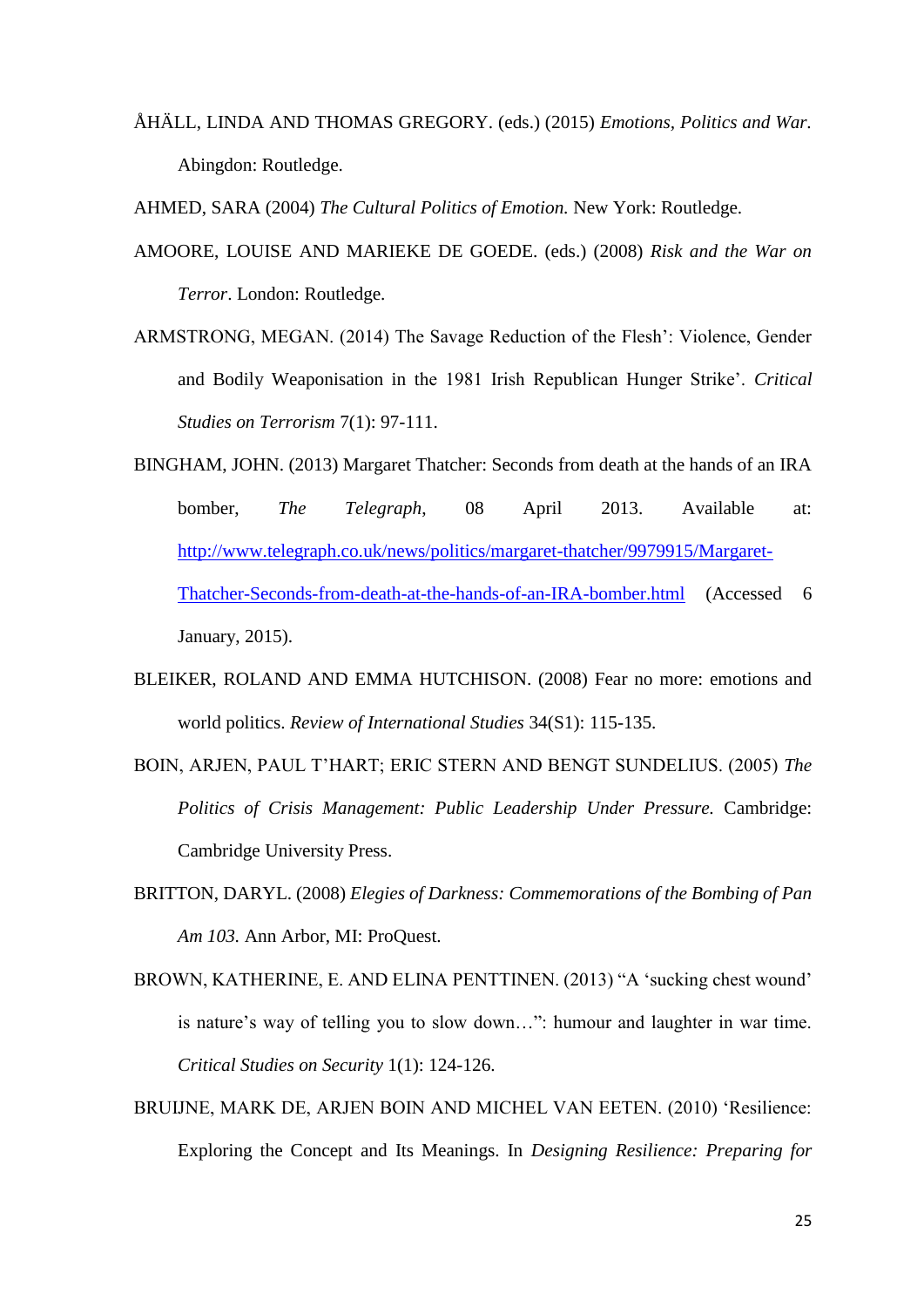*Extreme Events*, edited by Louise Comfort, Arjen Boin and Chris C. Demchak. Pittsburgh: University of Pittsburgh Press, pp.13–32.

- CAMERON, DAVID (2015b) quoted in: Shivam Srivastava. David Cameron calls for Dealing with ISIS' 'poisonous ideology' at the 'source'', *Business Insider UK,* 29 June 2015.
- CAMERON, DAVID. (2015a) quoted in: BBC: Tunisia Attack: Cameron Says IS Fight 'Struggle of Our Generation. Available at [http://www.bbc.co.uk/news/uk-33307279,](http://www.bbc.co.uk/news/uk-33307279) (Accessed 29 June, 2015).
- CAMPBELL, DAVID. (1992) *Writing Security: United States Foreign Policy and the Politics of Identity.* Minneapolis: University of Minnesota Press.
- CARR, MATT. (2015) Full Spectrum Idiocy. *Matt Carr's Infernal Machine.* Posted 30 June 2015. Available at<http://infernalmachine.co.uk/full-spectrum-idiocy/> (Accessed 30 June, 2015).
- CAVARERO, ADRIANA. (2011) *Horrorism: Naming Contemporary Violence*. New York: Columbia University Press.
- CHOULIARAKI, LILLIE (2006) *The Spectatorship of Suffering.* London: Sage.
- CONNOLLY, WILLIAM. (1985) Taylor, Foucault and Otherness. *Political Theory* 13(1): 365-376.
- CONNOLLY, WILLIAM (2002) *Neuropolitics: Thinking, Culture, Speed*. Minneapolis, MN: University of Minnesota Press.
- COSER, ROSE, L. (1959) Some Social Functions of Laughter: A Study of Humour in a Hospital Setting. *Human Relations* 12(2): 171-182.
- CRAWFORD, NETA C. (2000) The Passion of World Politics: Propositions on Emotion and Emotional Relationships. *International Security* 24(4): 116-156.

CRITCHLEY, SIMON (2002) *On Humour*. London: Routledge.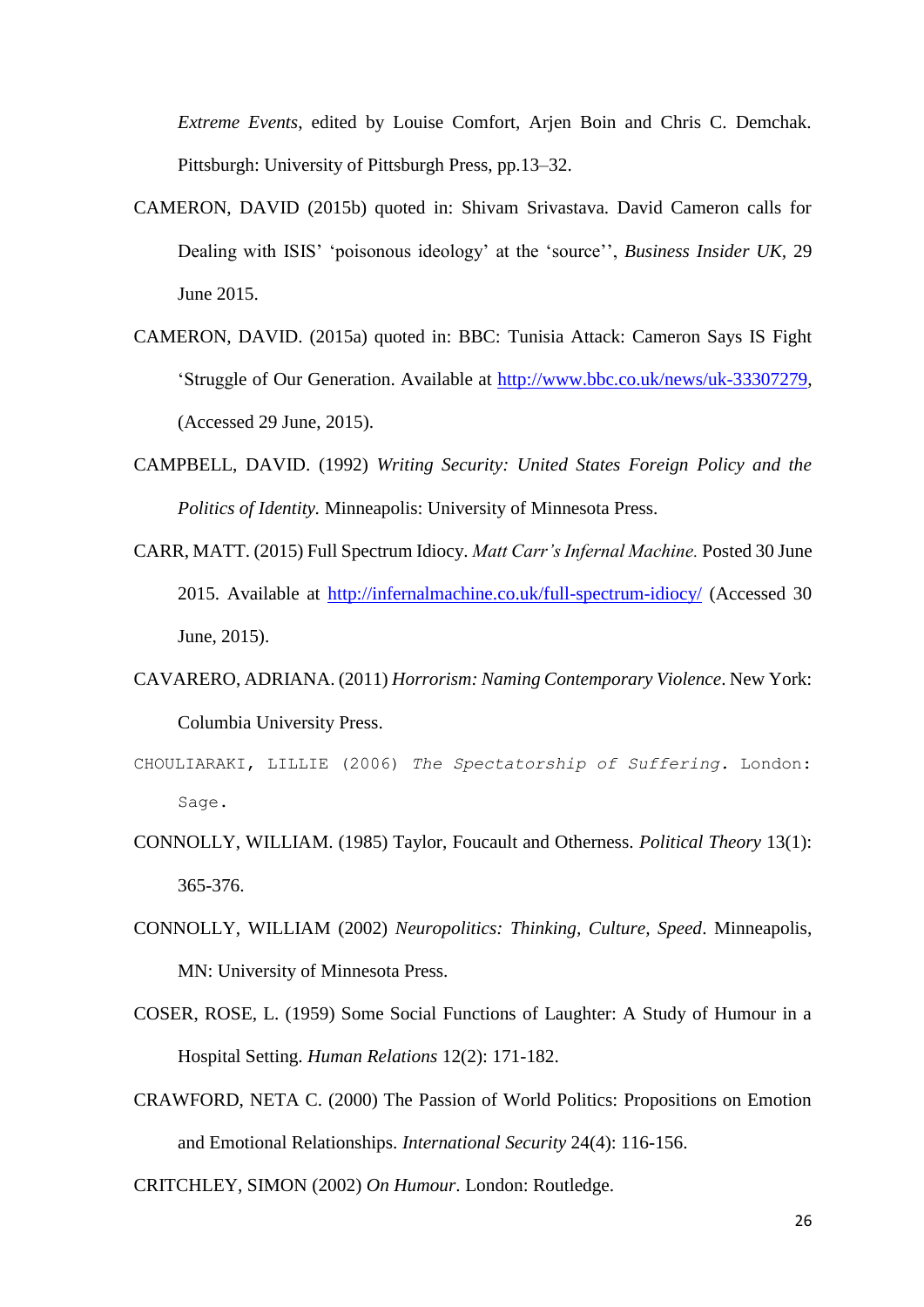- FOUCAULT, MICHEL. (1984) The Order of Discourse. In *Language and Politics*, edited by Michael Shapiro. Oxford: Basil Blackwell, pp.108-138.
- FOUCAULT, MICHEL. (1984) What is an Author'. In *The Foucault Reader: An Introduction to Foucault's Thought,* edited by Paul Rabinow. London: Penguin, pp.101-120.
- FOUCAULT, MICHEL. (1998) *The Will to Knowledge: The History of Sexuality Volume I*. London: Penguin.
- FOUCAULT, MICHEL. (2000) Truth and Juridical Forms. In *Power: Essential Works of Foucault 1954-*1984, edited by James D. Faubion, translated by Robert Hurley and others. London: Penguin, pp.1-89.
- FURTADO, HENRIQUE. (2015) Against state terror: lessons on memory, counterterrorism and resistance from the Global South. *Critical Studies on Terrorism* 8(1): 72-89.

GEORGE, ALEXANDER. (ed.) (1991) *Western State Terrorism.* Cambridge: Polity Press.

- GOW, JAMES. 2006. Team America World Police: Down-Home Theories of Power and Peace. *Millennium: Journal of International Studies* 34(2): 563-558.
- GREENBERG, JAY AND STEPHEN MITCHELL (1983) *Object Relations in Psychoanalytic Theory.* Cambridge, MA: Harvard University Press.
- GREGORY, DEREK. (2004) *The Colonial Present: Afghanistan, Palestine, Iraq.* London: Blackwell.
- GREGORY, THOMAS (2015) Dismembering the dead: Violence, vulnerability and the body in war. *European Journal of International Relations* (online first).
- GREGORY, THOMAS AND ÅHÄLL, LINDA. (2015) Introduction: Mapping Emotions, Politics and War. In *Emotions, Politics and War,* edited by Linda Åhäll, and Thomas Gregory. Abingdon: Routledge, pp.1-14.
- GUNNING, JEROEN. (2007) A Case for Critical Terrorism Studies? *Government and Opposition* 42(3): 363–93.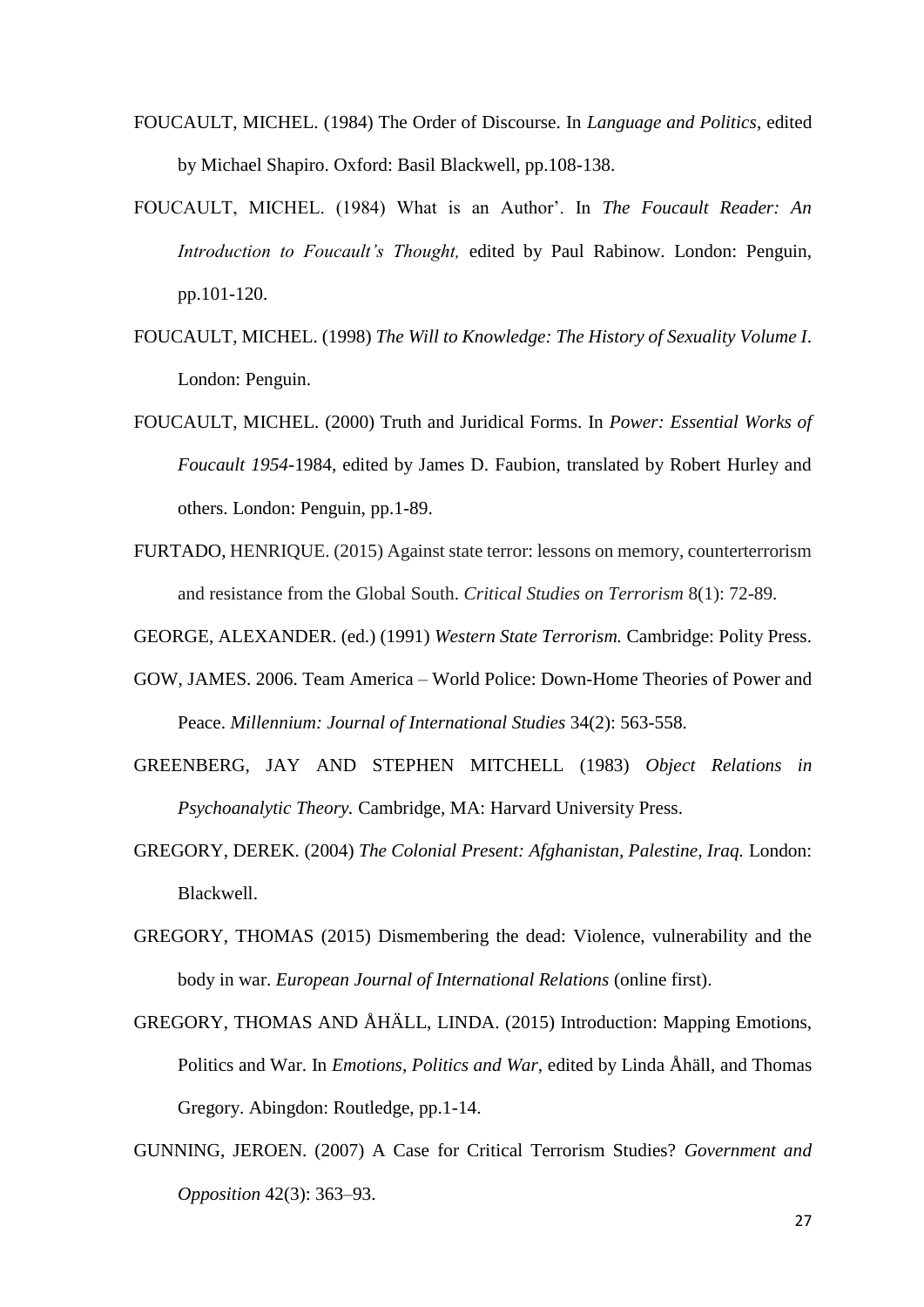- HEATH-KELLY, CHARLOTTE. (2012) Can We Laugh Yet? Reading Post-9/11 Counterterrorism Policy as Magical Realism and Opening a Third-Space of Resistance. *European Journal on Criminal Policy and Research* 18(4): 343–360.
- HEATH-KELLY, CHARLOTTE. (2013) *Politics of Violence: Militancy, International Politics, Killing in the Name.* Abingdon: Routledge.
- HEATH-KELLY, CHARLOTTE. (2015) Securing through the Failure to Secure: The Ambiguity of Resilience at the Bombsite. *Security Dialogue* 46(1): 69-85.
- HOLDEN, ANTHONY. (2011) *Statement of the Attorney General on the Prosecution of the 9/11 Conspirators* (4 April, 2011), Available at: [http://www.justice.gov/iso/opa/ag/speeches/2011/ag-speech-110404.html,](http://www.justice.gov/iso/opa/ag/speeches/2011/ag-speech-110404.html) (Accessed

5 April 2011).

- HOLLAND, JACK. (2009) From September  $11<sup>th</sup>$ , 2001 to 9/11: From Void to Crisis. *International Political Sociology* 3(3): 275-292.
- HUTCHISON, EMMA. (2010) Trauma and the Politics of Emotions: Constituting Identity, Security and Community after the Bali Bombing. *International Relations* 24(1): 65- 86.
- JACKSON, RICHARD, EAMON MURPHY AND SCOTT POYNTING (eds.) (2010) *Contemporary State Terrorism: Theory and Practice*. Abingdon: Routledge.
- JACKSON, RICHARD. (2005) *Writing the War on Terrorism: Language, Politics and Counterterrorism.* Manchester: Manchester University Press.
- JACKSON, RICHARD. (2007) Constructing Enemies: "Islamic Terrorism" in Political and Academic Discourse. *Government And Opposition* 42(3): 394–426.

JACKSON, RICHARD. (2015) *Confessions of a Terrorist.* London: Zed.

JACKSON, RICHARD. (2015) The Epistemological Crisis of Counterterrorism. *Critical Studies on Terrorism* 8(1): 33-54.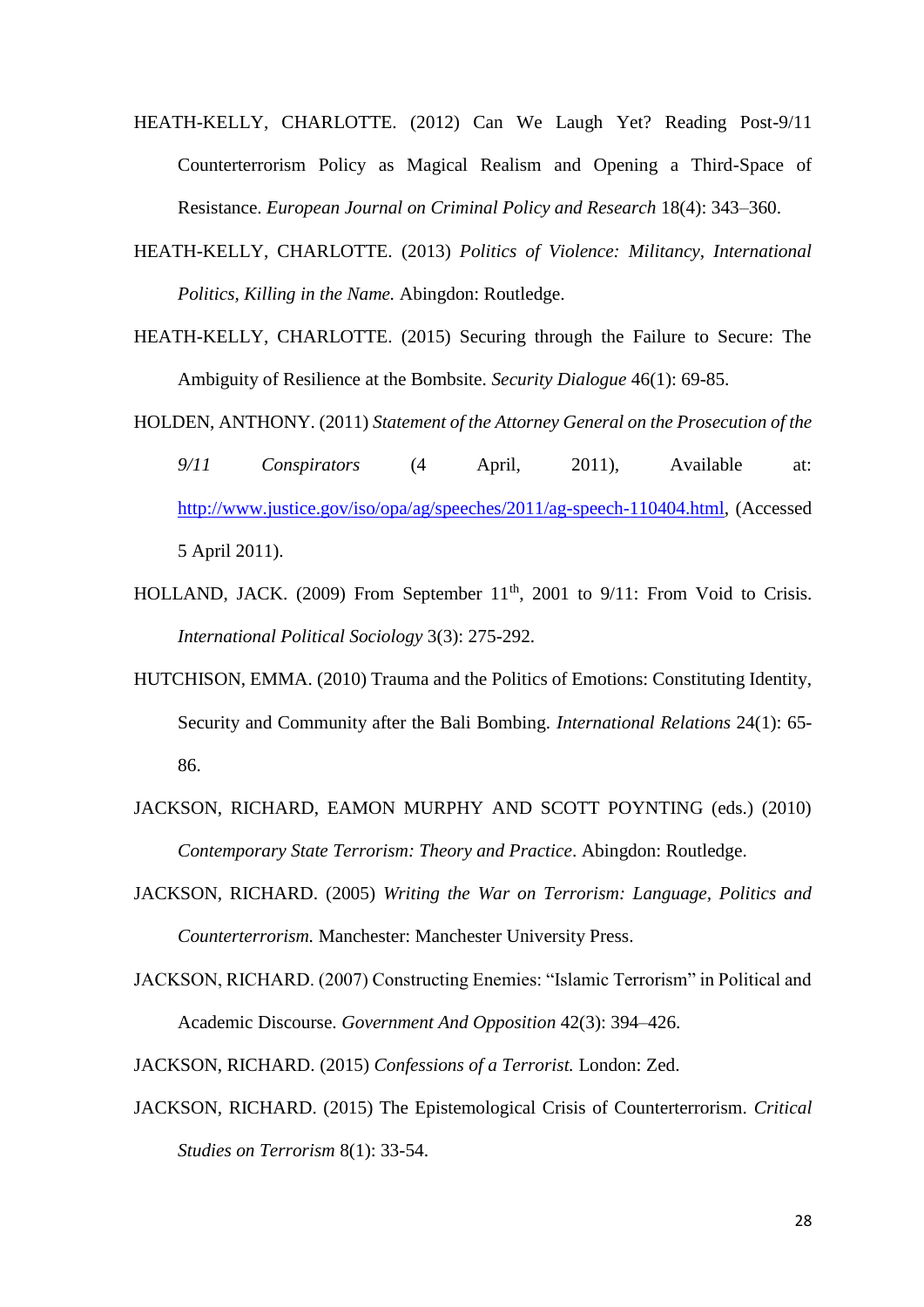- JACKSON, RICHARD AND GARETH HALL. (2016) Talking about Terrorism: A Study of Vernacular Discourse. *Politics* 36(3): 292-307.
- JARVIS, LEE. (2009) *Times of Terror: Discourse, Temporality and the War on Terror*. Basingstoke: Palgrave.
- JARVIS, LEE. (2010) Remember, Remember, 11 September: Memorializing 9/11 on the Internet. *Journal of War and Culture Studies* 3(1): 69-82.
- JARVIS, LEE AND JACK HOLLAND. (2014) 'We [for]got him': Remembering and forgetting in the narration of bin Laden's death. *Millennium: Journal of International Studies* 42(2): 425-47.
- JARVIS, LEE AND MICHAEL LISTER. (2013) Vernacular Securities and Their Study: A Qualitative Analysis and Research Agenda. *International Relations* 27(2): 158-179.
- JONES, DAVID MARTIN AND M.L.R. SMITH. (2009) We're all Terrorists Now: Critical – or Hypocritical – Studies 'on' Terrorism? *Studies in Conflict and Terrorism* 32(4): 292-302.
- KRISTEVA, JULIA. (1982) *Powers of Horror: An Essay on Abjection.* New York: Columbia University Press.
- KYRIAKIDOU, MARIA (2015) Media Witnessing: Exploring the Audience of Distant Suffering. *Media, Culture and Society* 37(2): 215-231.
- KUIPERS, GISELINDE. (2005) "Where Was King Kong When We Needed Him?": Public Discourse, Digital Disaster Jokes, and the Functions of Laughter after 9/11. *The Journal of American Culture* 28(1): 70-84.
- LAQUEUR, WALTER. (2000) *The New Terrorism: Fanaticism and the Arms of Mass Destruction.* Oxford: Oxford University Press.
- LEESE, MATTHIAS AND ANJA KOENIGSEDER. (2015) Humor at the Airport? Visualization, Exposure, and Laughter in the "War on Terror". *International Political Sociology* 9(1): 37-52.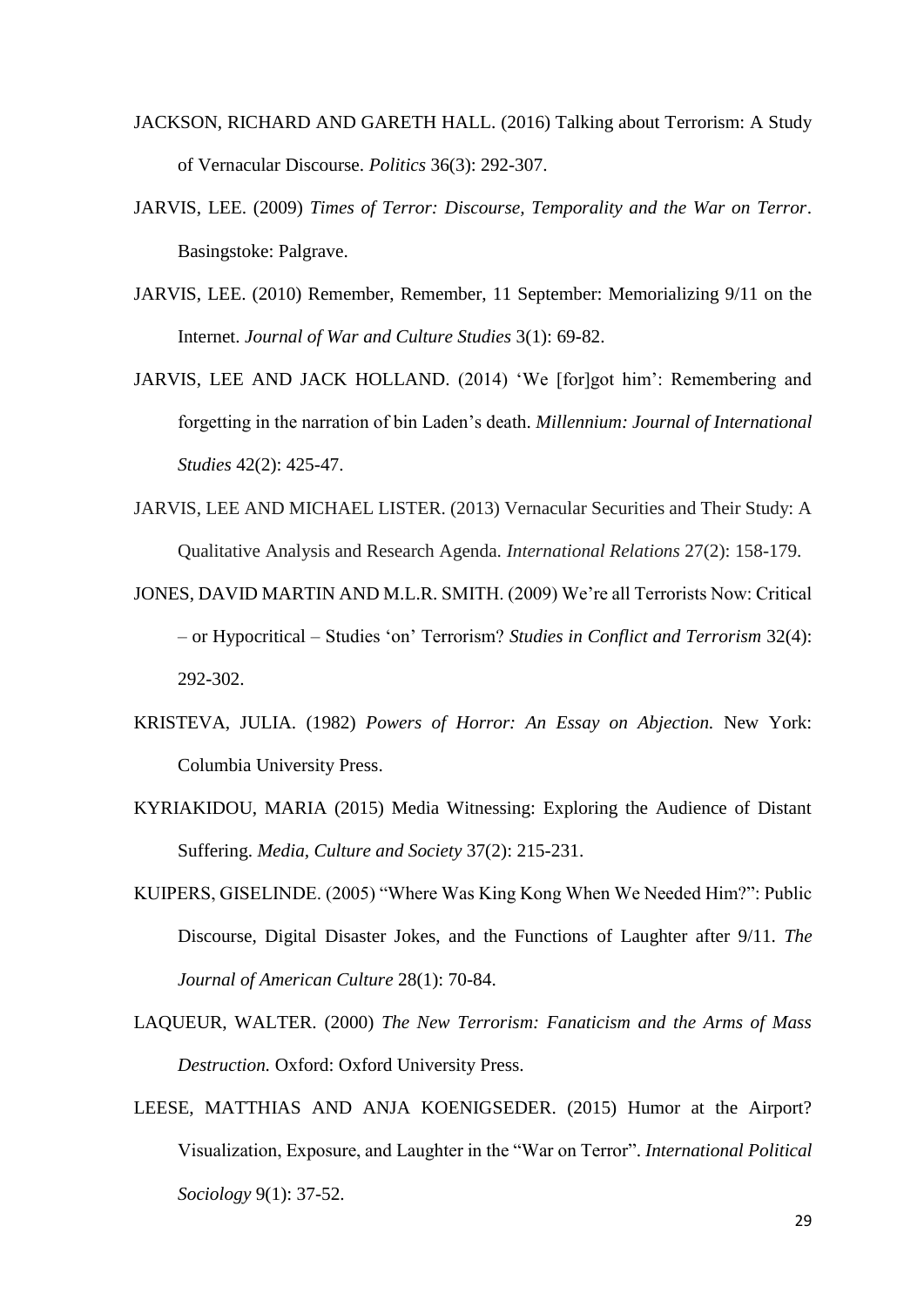- LENTZOS, FILIPPA AND NIKOLAS ROSE. (2009) Governing Insecurity: Contingency Planning, Protection, Resilience. *Economy and Society* 38(2): 230-54.
- LIFEISAJOKE.COM. (nd.) Available at: [http://www.lifeisajoke.com/politics17\\_html](http://www.lifeisajoke.com/politics17_html) (Accessed 6 January, 2016).
- LINENTHAL, EDWARD. (2001) *The Unfinished Bombing: Oklahoma City in American Memory.* Oxford: Oxford University Press.
- LUNDBORG, TOM AND NICK VAUGHAN-WILLIAMS. (2011) Resilience, Critical Infrastructure and Molecular Security: The Excess of 'Life' in Biopolitics. *International Political Sociology* 5(4): 367-83.
- MARKOVITZ, JONATHAN. (2004) Reel Terror, in *Film and Television After 9/11*, edited by Wheeler Winston Dixon. Southern Illinois University Press, pp.201-25.
- MASSUMI, BRIAN. (2002) The Future Birth of the Affective Fact: The Political Ontology of Threat. In *The Affect Theory Reader*, edited by Melissa Gregg and Gregory J. Seigworth. Durham, NC: Duke University Press, pp.52-71.
- MATHIESON, ELEANOR AND XAVIER A. TAPIES. (2007) *Street Art and the War on Terror*. London: Rebellion Books.
- MIRZOEFF, NICHOLAS. (2006) Invisible Empire: Visual Culture, Embodied Spectacle and Abu Ghraib. *Radical History Review* 95, pp.21-44.
- MODOOD, TARIQ, RANDALL HANSEN, ERIK BLEICH, BRENDAN O'LEARY AND JOSEPH H. CARENS. (2006). The Danish Cartoon Affair: Free Speech, Racism, Islamism, and Integration. *International Migration* 44(5): 3–62.
- MOLLOY, MARK. (2015) #JeSuisCharlie Trends Worldwide: Online Solidarity after Charlie Hebdo Attack in Paris. *The Telegraph*, 7 January 2015. Available at [http://www.telegraph.co.uk/news/worldnews/europe/france/11330717/JeSuisCharlie](http://www.telegraph.co.uk/news/worldnews/europe/france/11330717/JeSuisCharlie-trends-worldwide-Online-solidarity-after-Charlie-Hebdo-attack-in-Paris.html) [-trends-worldwide-Online-solidarity-after-Charlie-Hebdo-attack-in-Paris.html](http://www.telegraph.co.uk/news/worldnews/europe/france/11330717/JeSuisCharlie-trends-worldwide-Online-solidarity-after-Charlie-Hebdo-attack-in-Paris.html)

(Accessed 21 December 2015).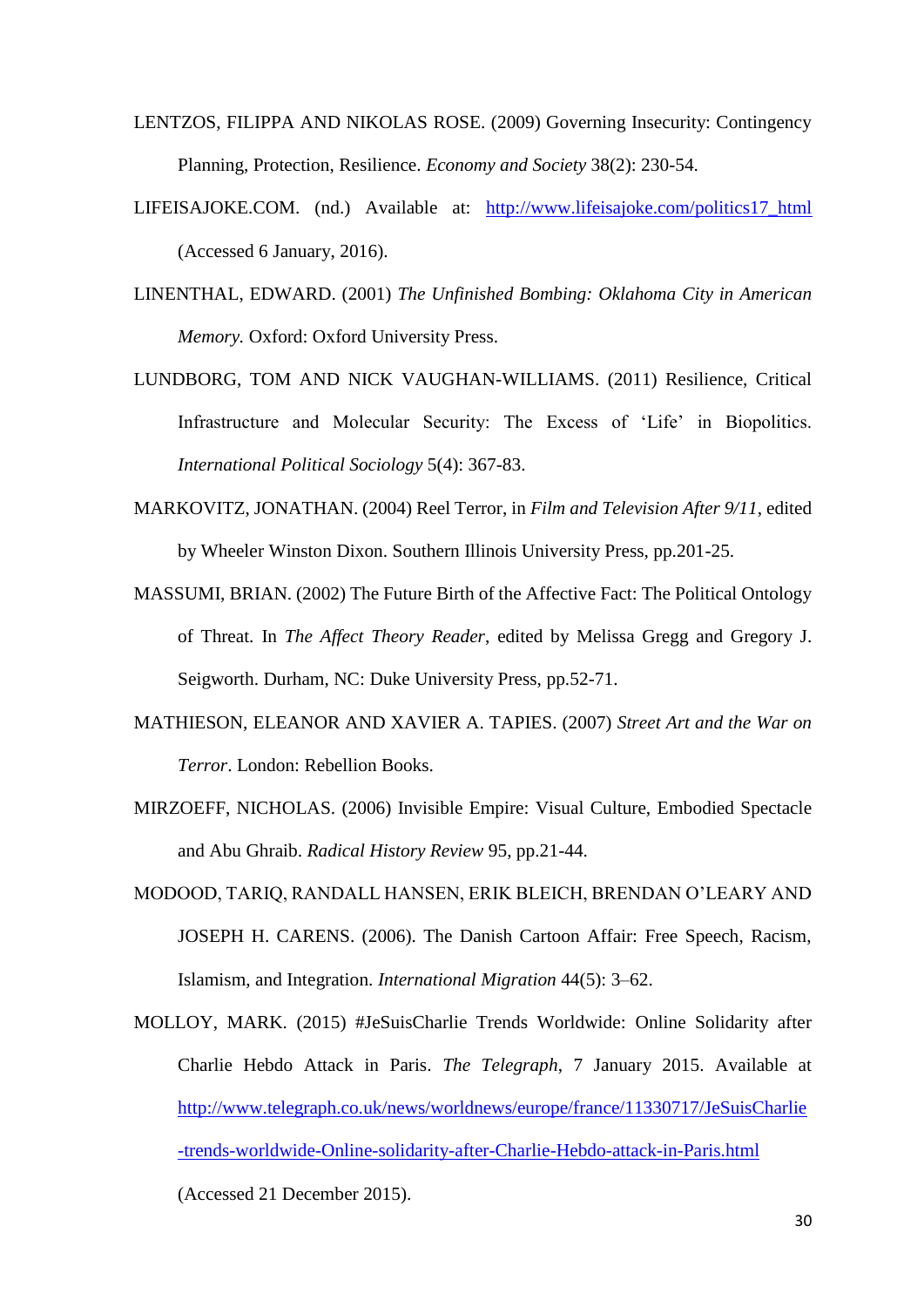- MORGAN, TOM, CAMILLA TURNER, LYDIA WILLGRESS AND PETER ALLEN (2016) Mourners Spit and Throw Rubbish on 'Hate Memorial' at Spot Bastille Day Terrorist was Killed. *The Telegraph*, 18 July 2016. Available at [http://www.telegraph.co.uk/news/2016/07/18/mourners-spit-and-throw-rubbish-on](http://www.telegraph.co.uk/news/2016/07/18/mourners-spit-and-throw-rubbish-on-hate-memorial-at-spot-bastill/)[hate-memorial-at-spot-bastill/](http://www.telegraph.co.uk/news/2016/07/18/mourners-spit-and-throw-rubbish-on-hate-memorial-at-spot-bastill/) (Accessed 19 July 2016).
- MUELLER, JOHN. (2006) *Overblown: How Politicians and the Terrorism Industry Inflate National Security Threats and Why We Believe Them*. New York, NY: The Free Press.

NEW YORK TIMES. (2002) *Portraits: 9/11/01.* New York: Times Books.

NIETZSCHE, FRIEDRICH. (1974) *The Gay Science*. New York: Random House.

- OOZE.COM. (2006) This 9/11 Joke Collection Will Save America! After 5 Years, You Can LAUGH! It's official! Available at <http://www.ooze.com/articles/9-11-jokes.html> (Accessed 6 January, 2016).
- POWER, MARCUS. (2007) Digitized Virtuosity: Video War Games and Post-9/11 Cyber-Deterrence. *Security Dialogue* 38(2): 271–88.
- PRIYA DIXIT (2014) Decolonising Visuality in Security Studies: Reflections on the Death of Osama Bin Laden. *Critical Security Studies* 2(3): 337-51.
- RANCIERE, JACQUES. (2004) *The Politics of Aesthetics: The Distribution of the Sensible,*  edited and translated by Gabriel Rockhill. London: Bloomsbury.
- RANSTORP, MAGNUS. (2009) Mapping Terrorism Studies After 9/11: An Academic Field of Old Problems and New Prospects. In *Critical Terrorism Studies: A New Research Agenda*, edited by Richard Jackson, Marie Breen Smyth and Jeroen Gunning. Abingdon: Routledge, pp.13-33.
- RICHTER-MONTPETIT, MELANIE. (2007) Empire, Desire and Violence: A Queer, Transnational Feminist Reading of the Prisoner 'Abuse' in Abu Ghraib and the Question of Gender Equality. *International Feminist Journal of Politics* 9(1): 38-59.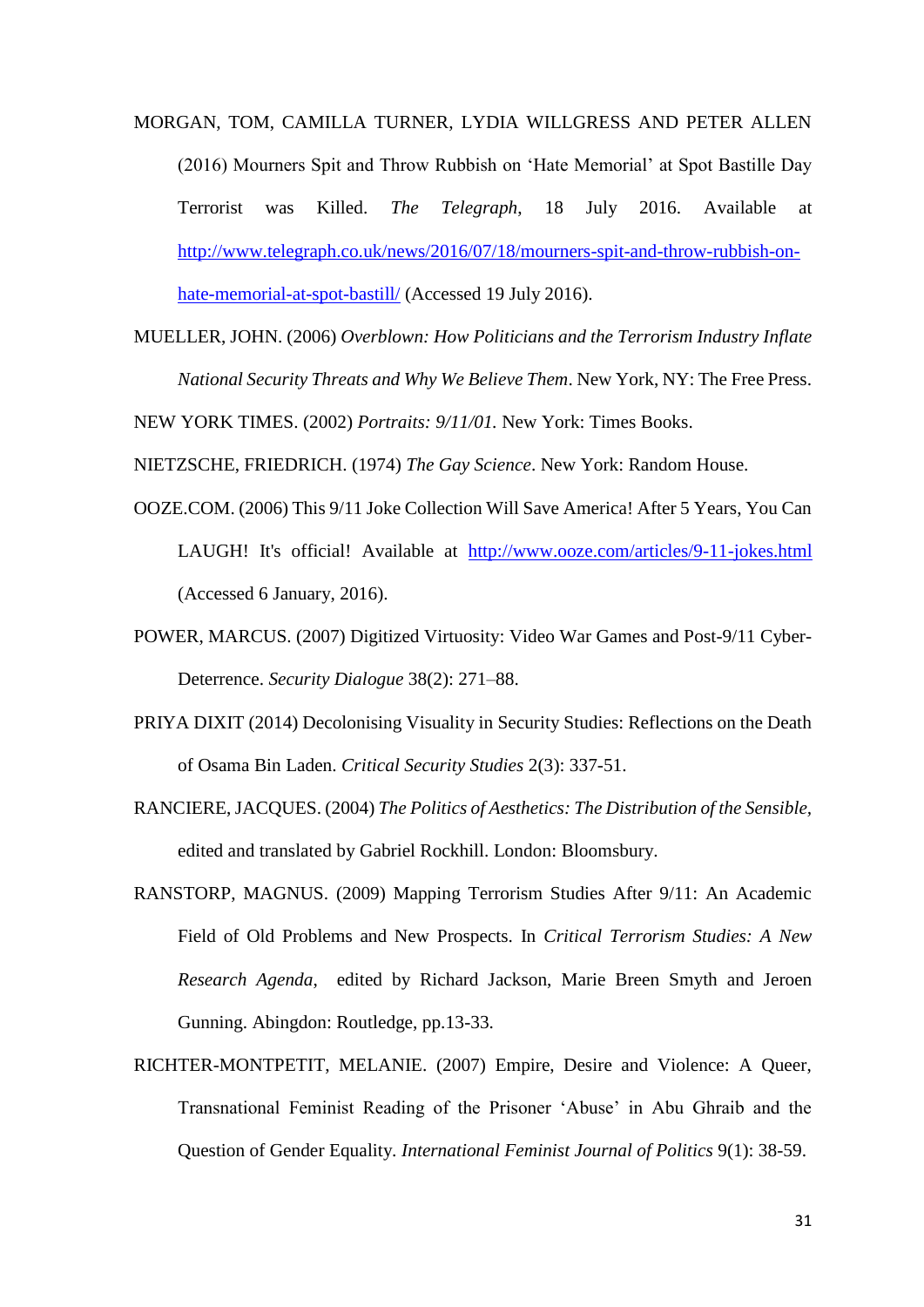- RILEY-SMITH, BEN. (2015) Thousands of Isil fighters could use migrant crisis to 'flood' into Europe, Nigel Farage warns', *The Telegraph* (4 September 2015). Available at: [http://www.telegraph.co.uk/news/politics/nigel-farage/11844290/Thousands-of-Isil](http://www.telegraph.co.uk/news/politics/nigel-farage/11844290/Thousands-of-Isil-fighters-could-use-migrant-crisis-to-flood-into-Europe-Nigel-Farage-warns.html)[fighters-could-use-migrant-crisis-to-flood-into-Europe-Nigel-Farage-warns.html](http://www.telegraph.co.uk/news/politics/nigel-farage/11844290/Thousands-of-Isil-fighters-could-use-migrant-crisis-to-flood-into-Europe-Nigel-Farage-warns.html) (Accessed 10 September 2015).
- ROBIN, COREY. (2006) *Fear: The History of a Political Idea.* Oxford: Oxford University Press.
- ROSS, ANDREW, A. G. (2006) Coming in from the Cold: Constructivism and Emotions. *European Journal of International Relations* 12(2): 197-222.

SAID, EDWARD. (1978) *Orientalism*. London: Penguin.

- SAURETTE, PAUL. (2006) You dissin' me? Humiliation and post 9/11 global politics. *Review of International Studies* 32(3): 495-522.
- SCARRY, ELAINE (1985) *The Body in Pain: The Making and Unmaking of the World*. Oxford: Oxford University Press.
- SCHMID, ALEX P. AND ALBERT J. JONGMAN. (2005) *Political Terrorism: A New Guide to Actors, Authors, Concepts, Data Bases, Theories And Literature*. New Brunswick: Transaction Publishers.
- SCHMITT, CARL (2007) *Theory of the Partisan*. Translated by G.L. Ulmen. New York: Telos Press.
- SEIGWORTH, GREGORY, J. AND MELISSA GREG. (2010) 'An Inventory of Shimmers'. In *The Affect Theory Reader*, edited by Melissa Greg and Gregory J. Seigworth. Durham, NC: Duke University Press, pp.1-27.
- SHAHEEN, JACK, G. (2001) *Reel Bad Arabs: How Hollywood Vilifies a People*. Northampton, MA: Interlink Publishing Group.
- SHEARLAW, MAEVE. (2015) Paris Attacks: How Far Does our Global Solidarity Extend?', *The Guardian,* 16 November 2015. Available at: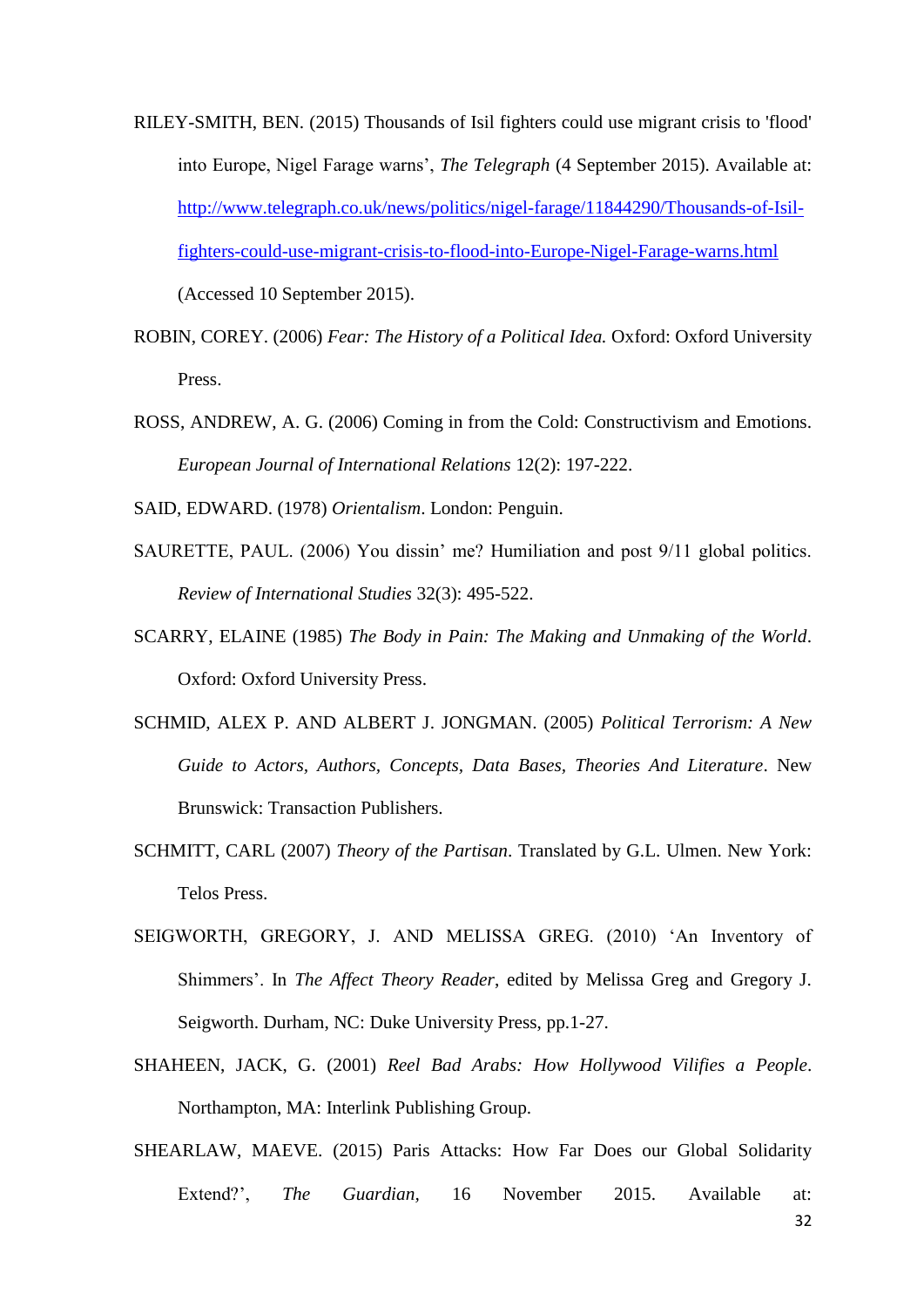[http://www.theguardian.com/world/2015/nov/16/paris-attacks-global-solidarity](http://www.theguardian.com/world/2015/nov/16/paris-attacks-global-solidarity-nigeria-kenya)[nigeria-kenya](http://www.theguardian.com/world/2015/nov/16/paris-attacks-global-solidarity-nigeria-kenya) (Accessed 21 December 2015).

- SILKE, ANDREW. (2004) An Introduction to Terrorism Research. In *Research on Terrorism: Trends, Achievements and Failures*, edited by Andrew Silke. Abingdon: Routledge, pp.1-29.
- SILKE, ANDREW. (2009) Mapping terrorism studies after 9/11: an academic field of old problems and new prospects. In *Critical Terrorism Studies: A New Research Agenda*, edited by Richard Jackson, Marie Breen Smyth and Jeroen Gunning. Abingdon: Routledge, pp. 34-48.
- SISLER, VIT. (2008) Digital Arabs: Representation in Video Games. *European Journal of Cultural Studies,* 11(2): 203–19.
- SJOBERG, LAURA AND CARON GENTRY. (2007) *Mothers, Monsters, Whores: Women's Violence in Global Politics,* London: Zed.
- SOLOMON, TY. (2012) 'I wasn't angry, because I couldn't believe it was happening': Affect and discourse in responses to 9/11. *Review of International Studies* 38(4): 907- 928.
- SPACE HIJACKERS (2006) The Daily Hijacker. Available at <http://www.spacehijackers.org/html/projects/voting/index.html> (Accessed 1 January 2016).
- SPIGEL, LYNN. (2004) Entertainment Wars: Television Culture After 9/11. *American Quarterly* 56(2): 235-270.
- STAMPNITZKY, LISA. (2011). Disciplining an unruly field: Terrorism experts and theories of scientific/intellectual production. *Qualitative Sociology 34*(1): 1-19.
- STEUTER, ERIN AND DEBORAH WILLS. (2010) "The Vermin Have Struck Again": Dehumanizing the Enemy in Post 9/11 Media Representations. *Media, War And Conflict* 3(2): 152–67.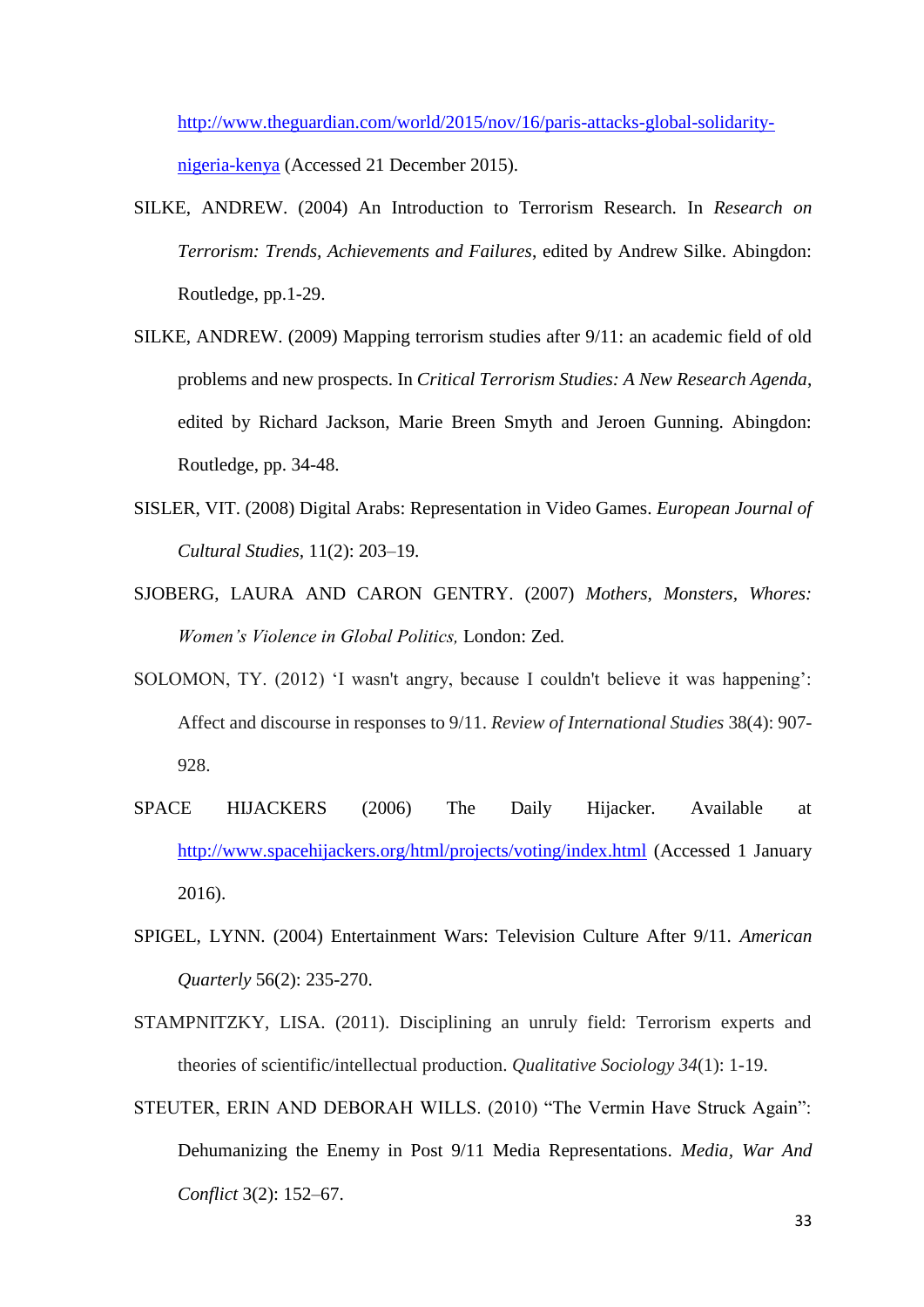STEVENSON, JONATHAN. (2011) Echoes of Gunfire: bin Laden, the US and the Greater Middle East. *Survival* 53(3): 11-18.

SYLVESTER, CHRISTINE. (2011) (ed.) *Experiencing War*. Abingdon: Routledge.

- SYLVESTER, CHRISTINE. (2013) *War as Experience: Contributions from International Relations and Feminist Analysis*. Abingdon: Routledge.
- TAYLOR, CHARLES. (1985) Connolly, Foucault and Truth. *Political Theory* 13(3): 377- 385.
- THE TELEGRAPH. (2011) Osama Bin Laden Killed: Celebrations Erupt Across America',
	- 2 May, 2011. Available at: [http://www.telegraph.co.uk/news/worldnews/northamerica/usa/8487658/Osama-bin-](http://www.telegraph.co.uk/news/worldnews/northamerica/usa/8487658/Osama-bin-Laden-killed-celebrations-erupt-across-America.html)[Laden-killed-celebrations-erupt-across-America.html](http://www.telegraph.co.uk/news/worldnews/northamerica/usa/8487658/Osama-bin-Laden-killed-celebrations-erupt-across-America.html) (Accessed 14 September 2015).
- THOMAS GREGORY. (Forthcoming) Dismembering the Dead: Violence, Vulnerability and the Body in War. *European Journal of International Relations*.
- THRIFT, NIGEL. (2008) *Non-Representational Theory: Space, Politics, Affect*. Abingdon: Routledge.
- TYNER, JAMES, JOSHUA INWOOD AND DEREK ALDERMAN. (2014) Theorizing violence and the dialectics of landscape memorialization: a case study of Greensboro, North Carolina. *Environment and Planning D: Society and Space* 32(5): 902– 914.

WALDMANN, AMY. (2012) *The Submission,* London: Windmill.

 $\overline{a}$ 

ZULAIKA, JOSEBA AND WILLIAM DOUGLASS. (1996) *Terror and Taboo: The Follies, Fables, and Faces of Terrorism*. Abingdon: Routledge.

<sup>i</sup> Witness, for example, fears that ISIS fighters would exploit Europe's so-called 'migrant crisis' articulated by Nigel Farage of the United Kingdom Independence Party amongst others (Riley-Smith 2015).